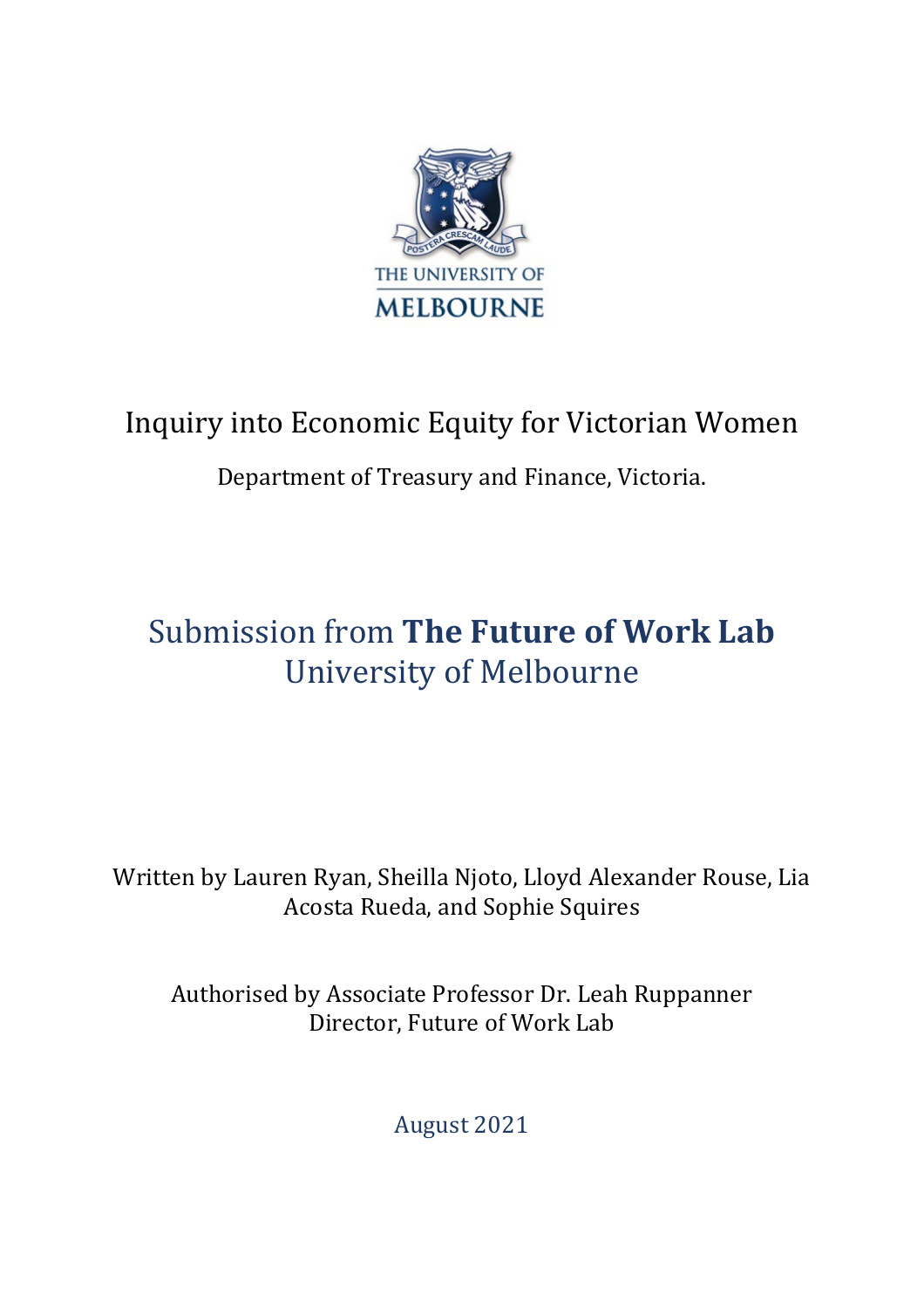### **Relevance to Terms of Reference**

**Key discussions and critical examinations** contained within this submission address the following elements of the Inquiry's Terms of Reference with respect to topics of interest:

- o Pay equity and relevant workplace barriers, and the value given to work performed in women-dominated industries and other sectors
- o Blocks to workforce participation, including unemployment and underemployment
- o Skill development and access to promotional opportunities
- o The impact of intersecting and compounding forms of discrimination and disadvantage, including women who identify as Aboriginal and/or Torres Strait Islander, LGBTIQ+, culturally and linguistically diverse, single mothers, older women, younger women, women with disability, women experiencing family violence, and women from rural and regional areas.

Similarly, **the policy recommendations** provided within this submission specifically address the following elements of the Inquiry's Terms of Reference:

- $\circ$  Measures to support the workforce participation of women with caring responsibilities and to encourage women's domestic partners and men to take on a greater share of these responsibilities
- o Retraining and reskilling support for women
- o Support for small business and self-employment for women

### **About the Future of Work Lab**

The [Future of Work Lab](https://futureofwork.unimelb.edu.au/) is a part of the newly established [Melbourne Connect](https://melbconnect.com.au/) building at the University of Melbourne. We are committed to ensuring the future of work is equitable, especially for women. As leaders in the field, we provide innovative understandings of the intersections of inequality, technology and policy to create more equitable work futures for women.

In truth, the future of work has already arrived. Our integrated approach draws from Sociology, Business and Economics and Computer Information Systems to provide an interdisciplinary understanding of an increasingly changing world of work with the specific aim to ensure women are prepared, workplaces are gender inclusive, and governments are guided by the highest quality evidence. The Future of Work Lab is the premier location for these resources to create gender equity in the future of work.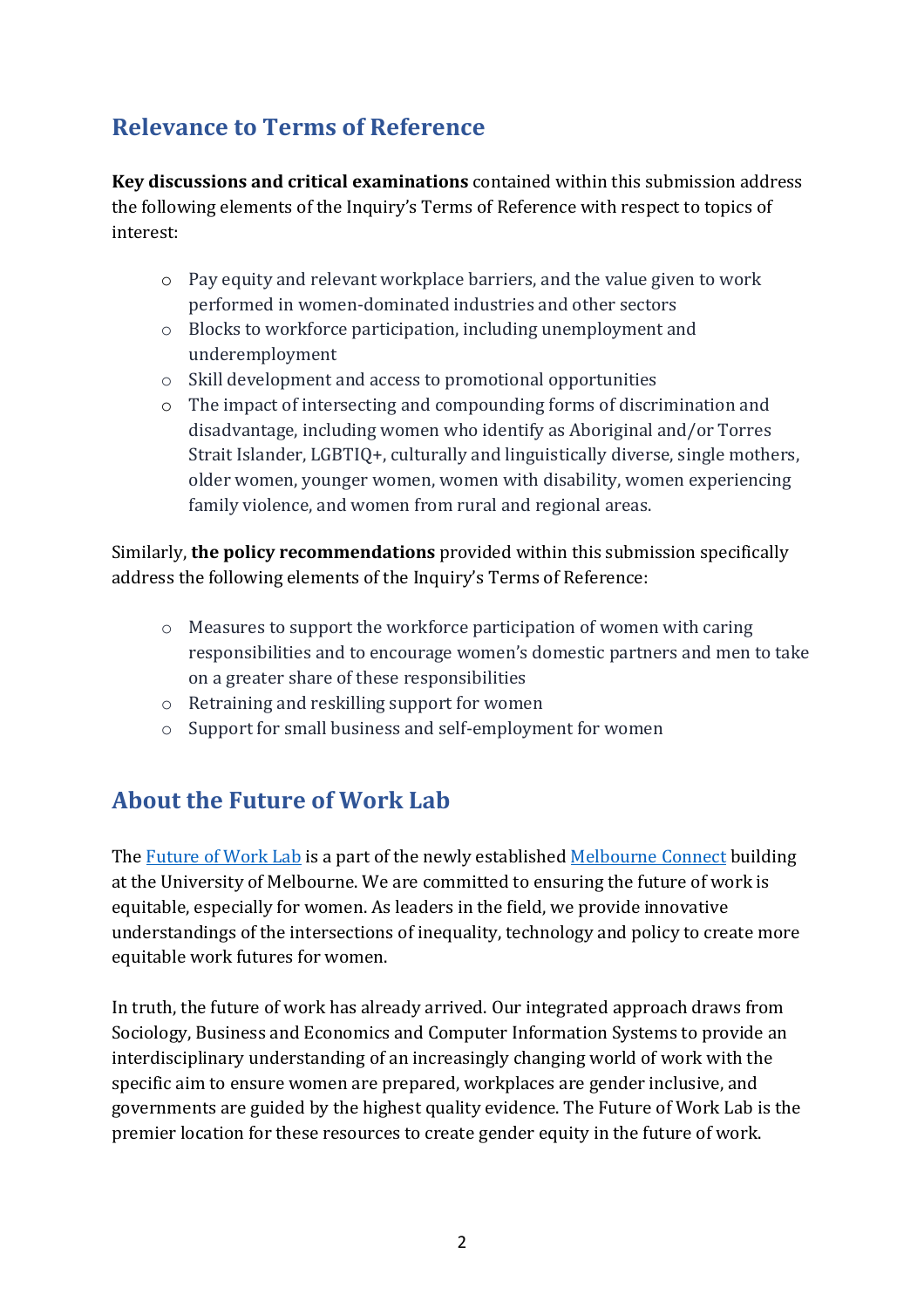### **Introduction**

The global COVID-19 pandemic has changed the lives and livelihoods of Victorians in numerous and consequential ways. From impacts on employment hours, wages earned, and job security spurred on by what has been identified as a "She-cession" to increased childcare, housework and mental loads during mandated lockdowns and homeschooling, Victorian women have endured additional labour, stress and mental anguish during these past 18 months.

All this additional labour has come at a cost and, as we demonstrate in the following submission, without careful decision-making over the coming months and years, Victorian women will continue to bear the brunt of this pandemic long after the last vaccine is administered, and the last mask is removed.

In response to the Terms of Reference for this Inquiry, this submission illuminates the depth of work being conducted at the Future of Work Lab around key issues and challenges facing Victorian women in their post-COVID quest for economic equity. In particular, we focus on the following four crucial areas that will have a significant impact on the future of women at work:

- 1. Women and the Digital Divide
- 2. Women and the Future of Work
- 3. Gender Bias in Artificial Intelligence and Automated Recruitment
- 4. Men's Utilisation of Flexible/Remote Work for Caregiving

In this submission, we provide an overview of the key issues and current research into each of the above-mentioned priority areas, with a particular focus on the impacts of these issues and challenges on Victorian women. We then provide a series of future policy considerations and recommendations that are informed by the world-leading research conducted at the Future of Work Lab. This includes clear policy solutions that can be implemented to mitigate some of the damage of COVID-19 on and broader challenges to gender equality.

### **Priority Areas for Consideration**

The following section outlines four crucial areas that should serve as key priorities for the Victorian Government to effectively address the challenges associated with economic equity for Victorian women.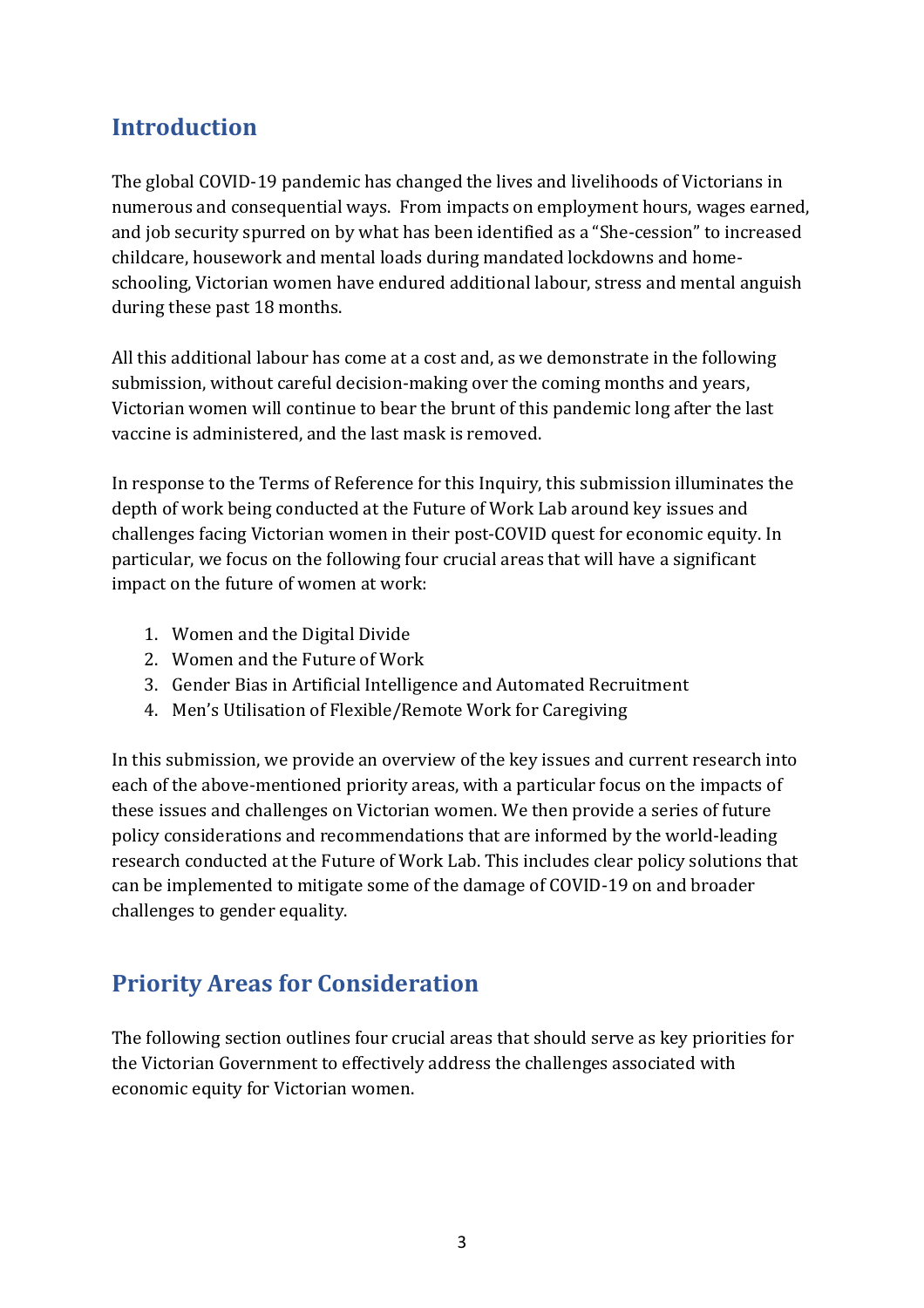#### **1. Women and the Digital Divide**

The implementation of strict social distancing measures as a result of the global pandemic has unquestionability accentuated a strong reliance on the Internet. More than ever, the pandemic intensified the importance of online connectivity to ensure access to an array of services from online classes and work-from-home Zoom calls to JobSeeeker payments and up-to-date Government COVID-19 information. However, while the majority of Australia's population were able to meet the basic connectivity requirements during the pandemic, some groups have and continue to face significant barriers in their access to and use of the internet. In particular, demographics overrepresented within the digital divide (such as women, older adults, migrants with low-English proficiency and those from lower socio-economic status (SES) backgrounds) faced unique struggles during the COVID-19 pandemic.

The impact of the digital divide on select demographics and communities is often grounded in skill-based problems rather than infrastructure access and can exacerbate difficulties faced by these groups due to social exclusion. Based on the recent Digital Inclusion Index which measures access, affordability, and digital abilities, women score 1.9 points below that of men in Australia (Thomas et al. 2020). Recent ABS data also shows that women are less likely to have access to the internet at home than men (ABS, 2021). This gender digital gap tends to increase with age and is accentuated by other intersectional considerations such as race, ethnicity, class and geographical location. Scholarly research and public policy have highlighted issues faced by the elderly (Niehaves & Plattfaut, 2014; Neves et al., 2013; Van Jaarsveld, 2020), migrant and low-English proficiency communities (Alam & Imran, 2015; Lloyd et al., 2013; Nguyen et al., 2017), and those from lower socio-economic status (SES) backgrounds (Powell et al., 2010; Goedhart et al., 2019), as well as the intersections between these demographics.

For many migrant communities, the digital divide can manifest through a knowledge gap in digital literacy, the language barrier in content produced exclusively in English, and cultural experiences with the Internet (Alam & Imran, 2015; Safarov, 2021). The unique challenges faced by these communities were at the forefront during the COVID-19 pandemic, with many lacking the necessary knowledge to access the plethora of digital market solutions and vital services surrounding health and mental wellbeing (Eruchalu et al., 2021; Grey, 2020). In particular, the dissemination of information regarding rapidly changing local exposure sites and lockdown measures were noted difficulties faced by the State and Local Governments in Victoria (Houghton, 2020; Krajl et al., 2020). Scholars have highlighted many additional barriers, including disinterest (Goodall et al., 2010), affordability (O'Mara et al., 2010), and translations from English (Alam & Imram, 2015). The continuing digitization of the public sphere necessitates a realignment of service delivery and information dissemination in the face of increasing social exclusion of migrant communities, particularly women, in English-speaking countries.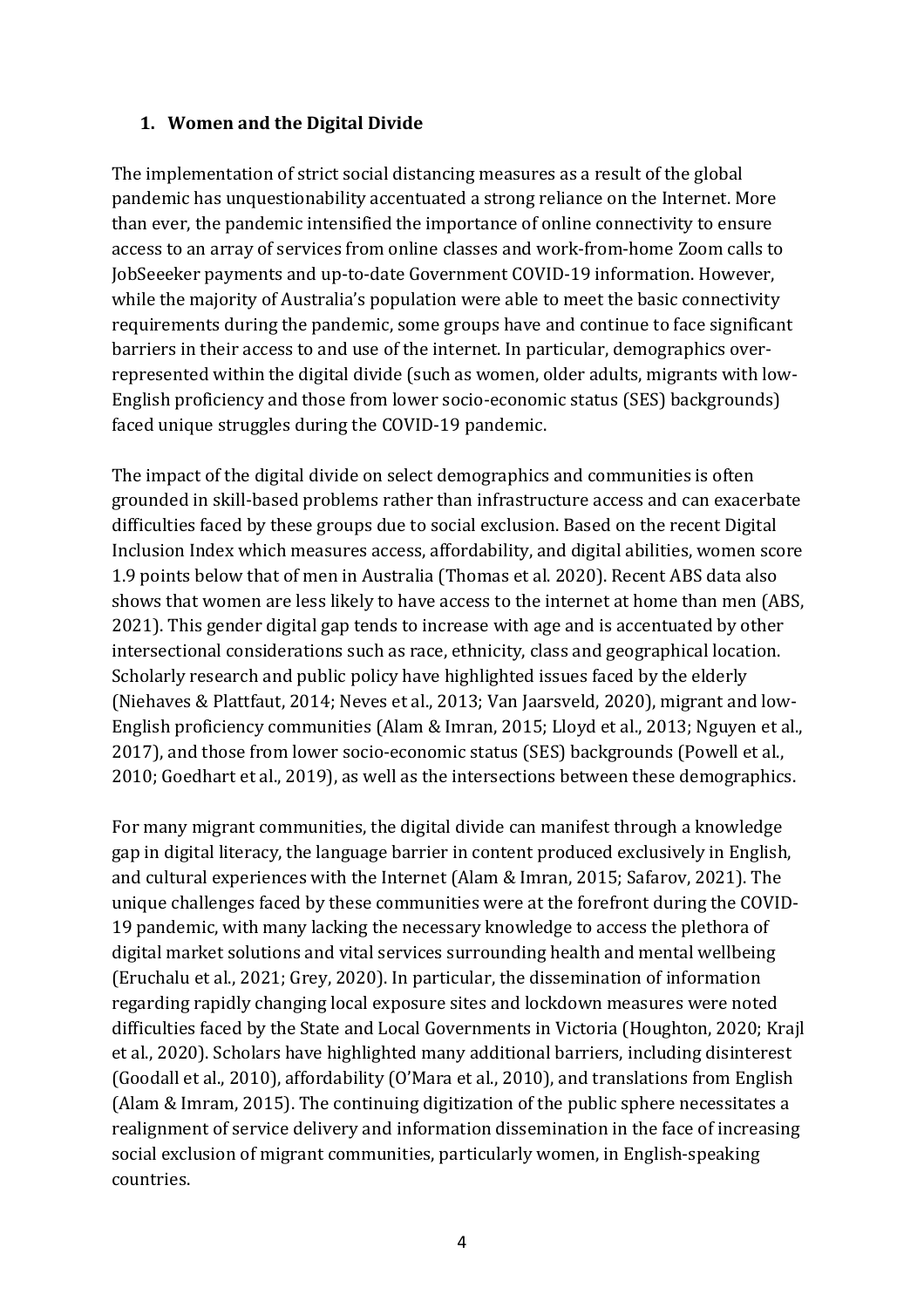While policy measures such as Australia's NBN assist in bridging gaps, access within the digital domain for low-SES and less educated demographics, the adoption of digital solutions for services is still significantly influenced by education levels (Elena-Bucea et al., 2020). Digital literacy represents an increasingly vital element in the future of work and its capacity to enable upward mobility threatens a widening of the divide for many women in already excluded demographics (Chetty et al., 2018; United Nations, 2014). These relationships are also highly gendered as low-SES mothers, who largely shoulder the responsibility of regulating Information and Communication Technology (ITC)-use for their children, may require greater resources and knowledge despite not wielding the necessary skills and time (Goedhart et al., 2019). Particularly with the adoption of virtual learning during the COVID-19 pandemic, digital literacy in order to facilitate school-based care can impact mother's employment (Collins et al., 2021) and children's education outcomes (Black et al., 2021).

Contemporary scholarly work on the digital divide not only examines access to technological infrastructure and high-speed internet, but the barriers for users in possessing the necessary skills and knowledge to effectively engage in an increasingly digitised world (Alam & Imran, 2015; Townsend, 2015). For those demographics with greater usage and adoption of the Internet – such as students, younger adults, and those in higher income brackets (Buchi et al., 2015) – benefit is generated through increased opportunity at the same time as inequalities in economic, social and health outcomes widen (van Deursen & Helper, 2015). The conceptual framework of the digital divide has now expanded to reflect not only physical access to technology, but a sociological problem deeply imbedded in wider socio-economic inequalities (Barzilai-Nahon, 2006; Underwood, 2007). Therefore, bridging gaps in the digital divide beyond access will be critical, and policy makers must ensure solutions are tailored towards structures of wider socio-economic inequality, as highlighted in gender, age, migrant-status, and socio-economic status.

This means now, more than ever, closing the gender gap in digital literacy, skills, and access is critical for women themselves and future generations of Australians.

#### **Our Current Work**

The Future of Work Lab is currently engaged in a project (funded by Melbourne Social Equity Institute in partnership with Carlton Local Agencies Network) that is centred on applying spatial data from Victoria to map the digital divide across the state in order to identify gaps in coverage and their distribution across socio-demographic characteristics including gender and its intersections. This data was able to provide a broader scope of digital inequality throughout Australia but with a deeper focus on internet accessibility within Victoria. Based on open data available for the 462 Statistical Areas Level 2 (SA2) in Victoria, we conducted Exploratory Spatial Data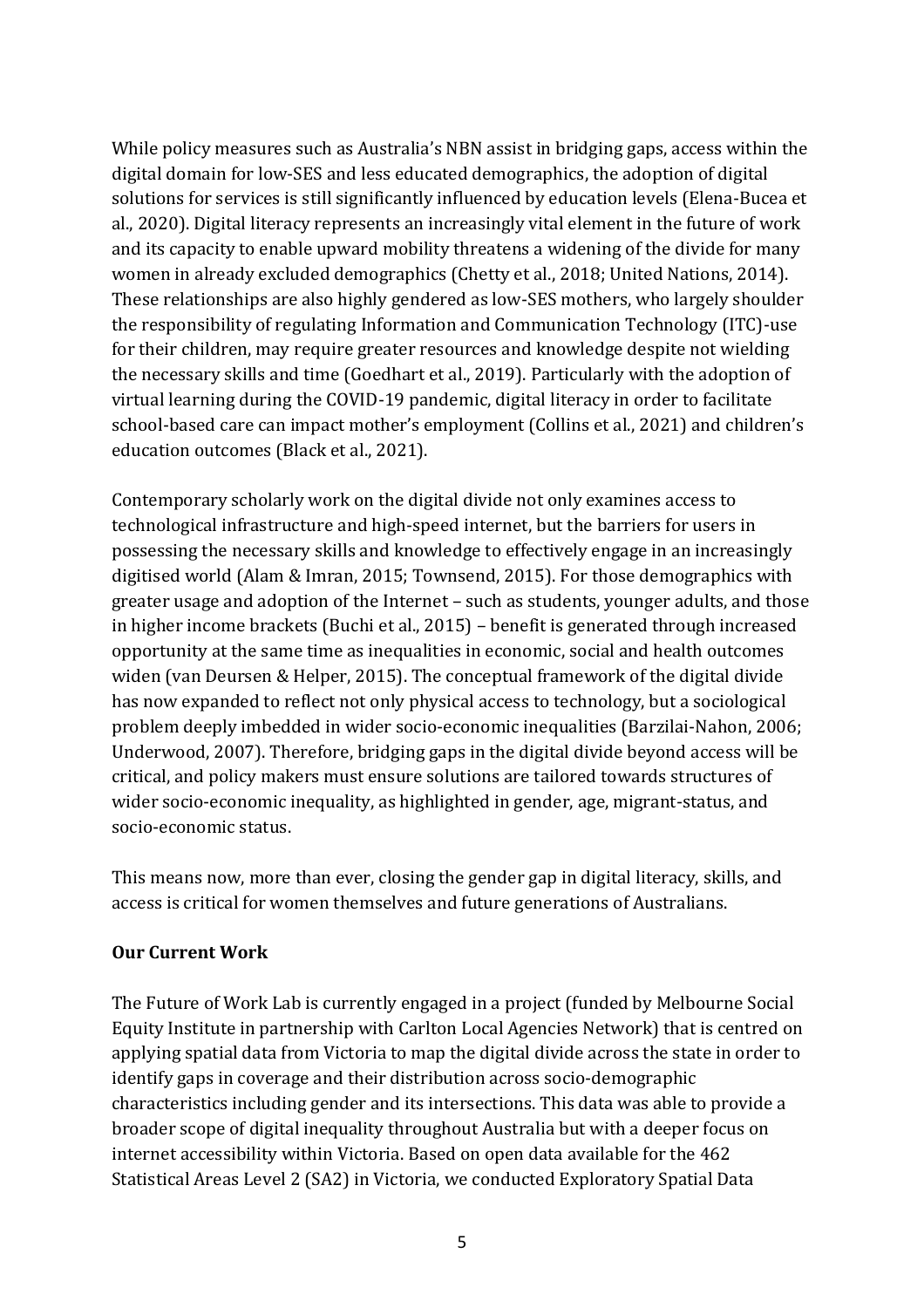Analysis to visualize the spatial distribution and identify spatial clusters (Anselin et al., 2007).

The resulting *[interactive maps](https://lia-acosta.carto.com/builder/138b6d61-e492-405e-a051-a2245eb6ca43/embed)* (also see images below) show the geographic distribution of the proportion of people who are aged 65 years and older, the proportion of households with internet, the proportion of people born outside Australia, and Median weekly household income by Statistical Area Level 2 (SA2) of residence. These variables may be useful in analysing the digital divide in Victoria at a broader scale. This interactive tool enables users to visualise the mismatch of digital services, providing the community, policy-makers, and service providers with information on digital and technology resource access (Bloemraad and Slootjes, 2020).

When viewed in conjunction with what we already know about the highly gendered challenges that women face when accessing and using technology, these maps and the data contained within them provide a valuable tool for governments and policymakers to understand the intersectionality of equitable access to the many social and economic benefits of our current digital age.



Figure 2: Snapshots of the Interactive Maps from the Digital Divide Mapping Project (Acosta, 2020).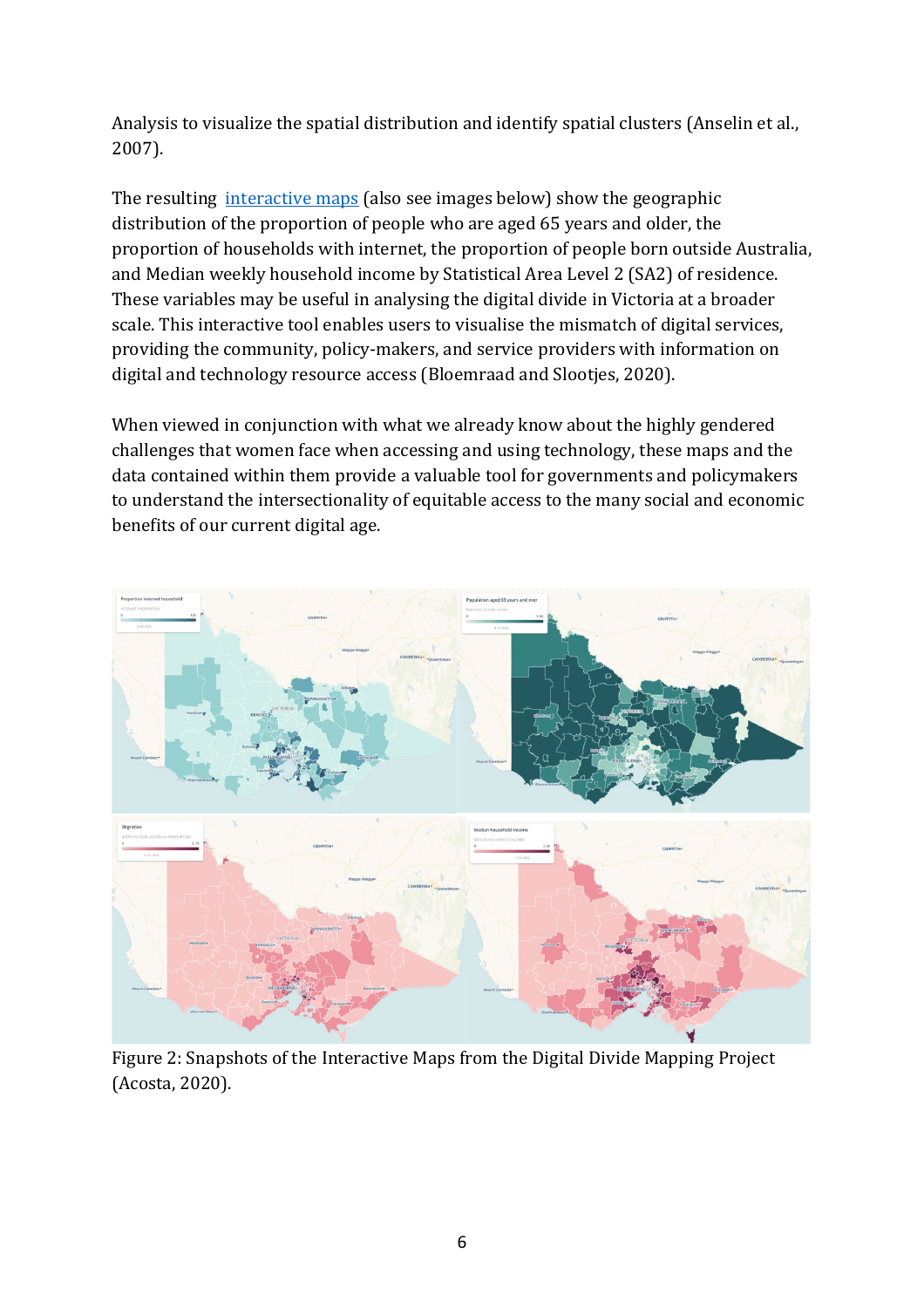#### **2. Women and the Future of Work**

The global pandemic has accelerated the adoption of automation and Artificial Intelligence (AI) technologies in a number of critical ways. Driven by enduring stay at home orders, social distancing requirements and a shortage of labour, companies and workplaces were compelled to devise new ways to complete their required tasks with less reliance on in-office work and human labour (Autor & Reynolds, 2020).

Consequently, as the adoption and adaption of automation and AI continues at ever increasing rates across daily life, the demand for technology-grounded labour market skills continues to grow alongside it. This means the future of work requires a discrete set of soft and hard skills to be prepared for the future of work.

Acemoglu and Restrepo (2018) maintain that while some work-related tasks will be replaced by AI and automation, other new tasks will be created in which the human workforce has a comparative advantage, and thus need to be appropriately trained and skilled.

In the coming years, the demand for higher cognitive skills, social and emotional skills, and technological skills (both basic and advanced) will increase. Likewise, we will see a reduction in the demand for physical and manual skills, as well as basic cognitive skills (performed by humans) (Bughin et al. 2018). Modelling of Australian occupational skills composition over recent decades shows similar patterns to other OECD countries: a shift away from routine jobs towards non-routine jobs, particularly jobs with cognitive tasks (AlphaBeta 2019). It is expected that the impacts of the future of work will differ across industries and sectors, influenced mainly by initial starting conditions around the distribution of tasks, adoption of technology, skills and adaptability of the workforce. Even jobs that are relatively shielded from the impacts of AI and automation will see transformation as a result of a higher intensity of non-routine tasks. This means no one is immune from the impact of AI and automation on the future of work.

While many women in industrialised countries have basic digital skills, reports show that men often fare slightly better than women with respect to their overall digital ability (HC 2016; Thomas et al. 2019). Critically, this gender gap in digital skills widens as the skills become more complex and advanced (Martínez-Cantos 2017). Similarly, the gender gap in skill attainment also becomes more pronounced with higher level technological skills. A recent report (DISER 2020) found that women in Australia are enrolling in STEM courses at a much lower rate than men, in both VET and university. In 2018, women made up just 21 per cent of total STEM enrolments, compared to 60% of non-STEM enrolments (DISER 2020). Furthermore, women are underrepresented in Information and Communication Technology (ICT) industries, in which men are overrepresented in both analytic-technical and professional roles (Munro, Whiton & Maxim 2019a).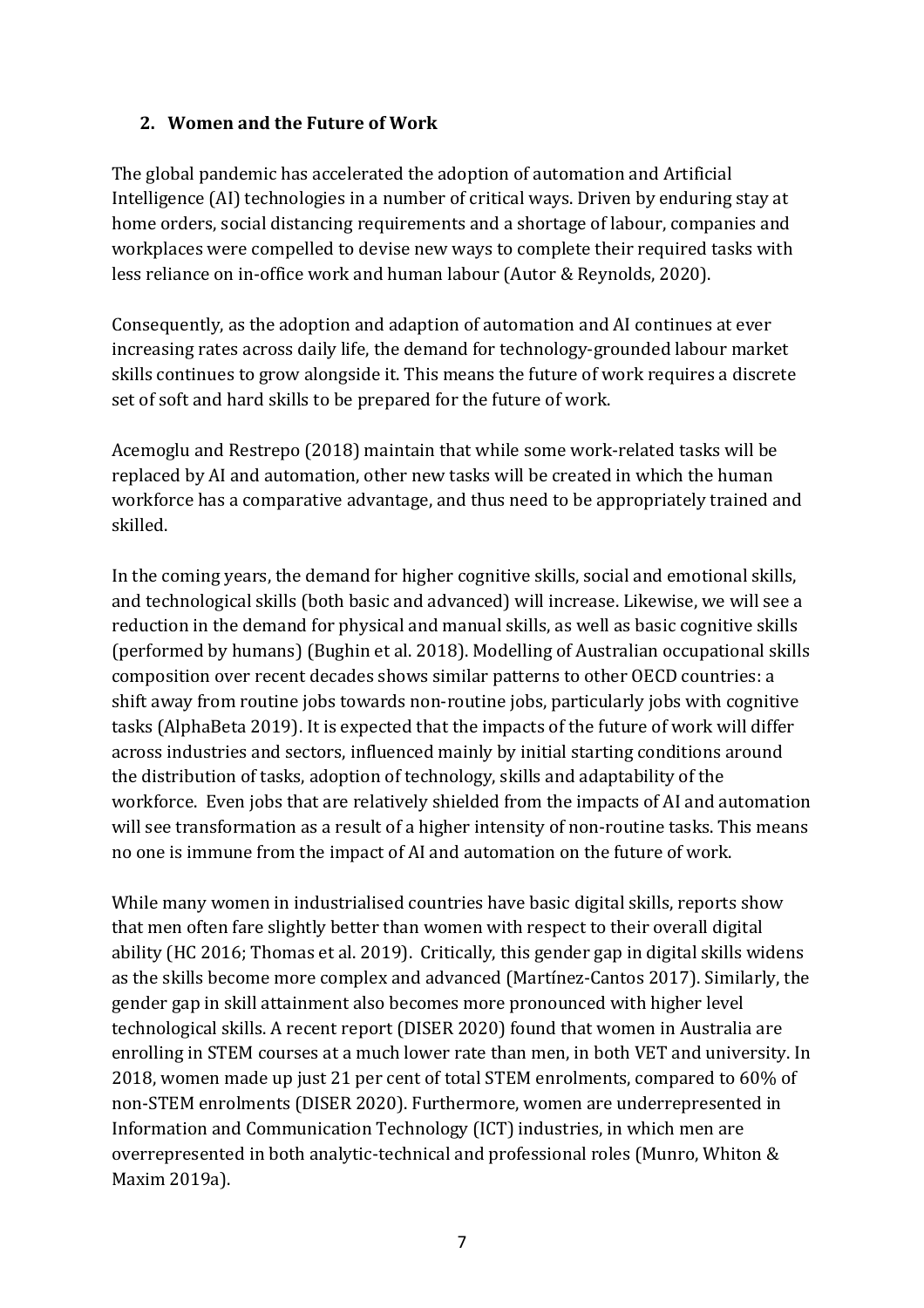In Australia, women account for just 29% of employees in ICT industries (Deloitte Access Economics, 2019) and, according to an analysis of global LinkedIn profiles, only 22% of people working in AI are women (Roberts et al. 2019). Hospitality and the retail sector are also two highly female-dominated industries that are highly susceptible to automation (Bughin et al. 2018) while AI is being implemented widely in the financial industry and is altering clerical and administrative roles typically held by women (Allen et al. 2017; Madgavkar et a. 2019; Chin et al. 2018).

#### **Our Current Work**

The Future of Work Lab (in conjunction with the University of Melbourne) has developed a Micro-Certificate on Artificial Intelligence and Women centred around the current technological macrotrends affecting the workforce and more specifically, their impacts on women.

This series examines the policy, digital skills and interpersonal approaches necessary to establish gender equity in our future workplaces and outlines how organisations and women can mitigate against the identified employment risks. The series consists of four Micro-Certifications that can be undertaken separately or together and are recommended for individuals wishing to educate or upskill themselves and/or managers and professionals from organisations that are grappling with these issues.

#### [Micro-Cert 1: Artificial Intelligence and Women](https://study.unimelb.edu.au/find/microcredentials/artificial-intelligence-and-women/)

Automation is rapidly transforming the way we work. Research shows women could be disproportionately impacted by these shifts. This course provides women with a better understanding of technological change and how to future-proof their own careers, as well as accessible insights into concepts such as big data, algorithms, AI and automation, and explores how they are changing work and the consequences for gender equity.

Participants are invited to consider key questions about the future workplace while critically examining how technology is transforming their own industry and how this could impact their current job or career path.

Finally, participants are provided with an opportunity to analyse the connection between professional skills and technologies in the workplace and explore which skills will be sought after in future workplaces before developing future strategies to attain and retain them.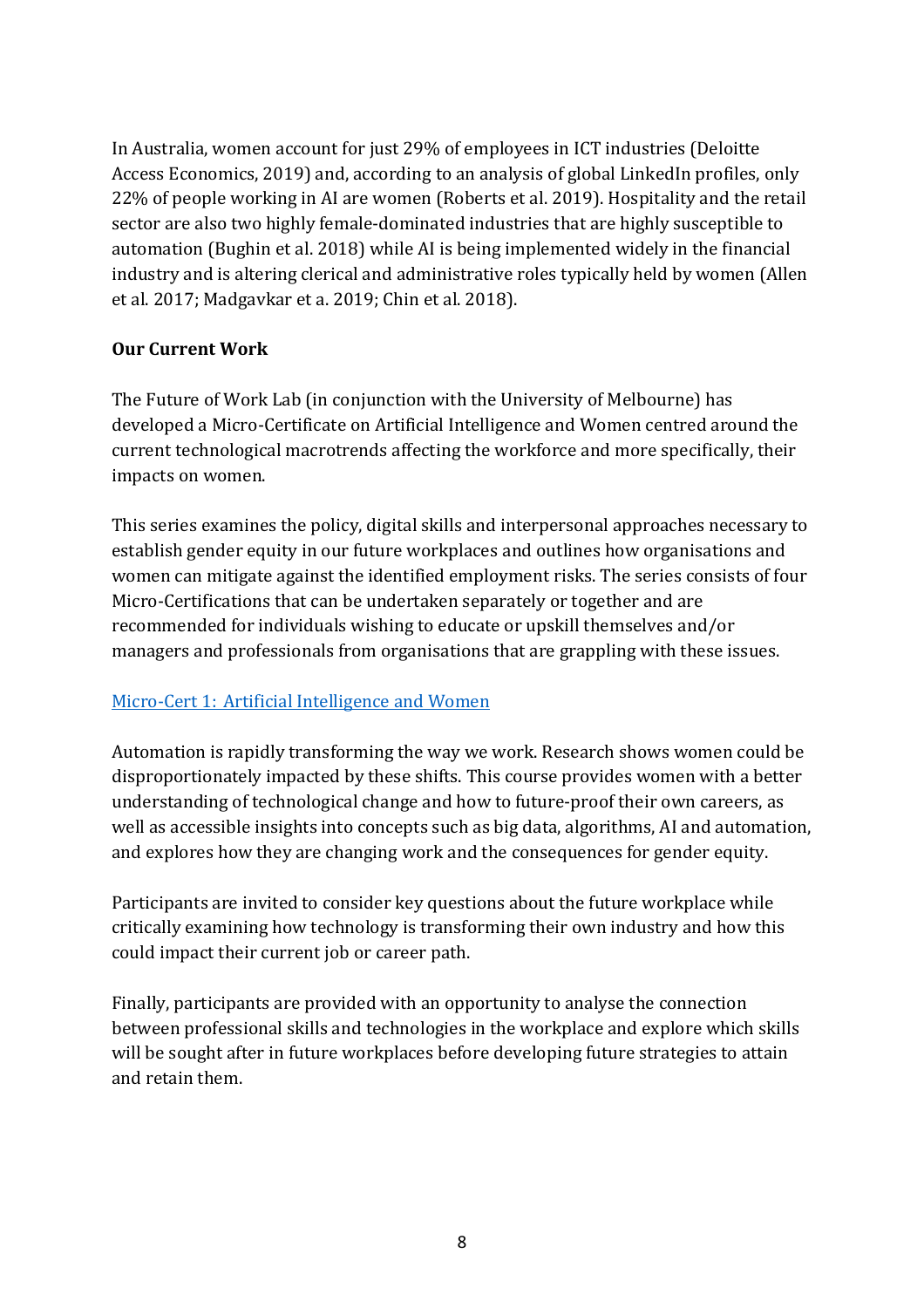#### [Micro-Cert 2: Artificial Intelligence Policies](https://study.unimelb.edu.au/find/microcredentials/artificial-intelligence-policies/)

As artificial intelligence and automation become more prevalent across workplaces in all sectors, ensuring policies appropriately account for and factor in the social and ethical implications of these technologies is increasingly important. This course provides participants with an understanding of the key social and ethical implications of AI in the workplace, and the way governments are situating these concerns within policy development.

Participants are taught how to critically assess AI policies, initiatives, and strategies by reviewing leading global frameworks and workplace policies. They are also given the opportunity to learn about some of the leading AI policies at multiple business levels and explore national and international policy frameworks and principles related to AI and its influence in the workplace.

#### [Micro-Cert 3: Gender Bias and Discrimination in Data](https://study.unimelb.edu.au/find/microcredentials/gender-bias-and-discrimination-in-data/)

Data is a crucial tool in arguably all modern workplaces – but it is often skewed or misrepresented in in ways that reinforce pre-existing gender biases. Drawing on social science perspectives, this course explores the intrinsic gender inequalities that exist within our broader society and invites the participant to consider how these are reflected in AI and other technologies.

Recognising data's value in the workplace and considering how it can be applied to drive effective decision making, the course examines how gender bias and discrimination can be embedded within the data and tech used by organisations and explores the unintended impacts this may have. It also provides an understanding of how gender bias can be reinforced during data collection, analysis and interpretation while introducing the participant to critical frameworks for assessing the quality of data and its sources in order to identify potential bias.

Putting this new knowledge into practice, participants examine how data is used within their own organisations and how to identify the potential bias that exists within it, before considering how to address this issue and make more gender-inclusive datadriven decisions.

#### [Micro-Cert 4: Adaptability for Artificial Intelligence](https://study.unimelb.edu.au/find/microcredentials/adaptability-for-artificial-intelligence/)

In our shifting world of work, the capacity to adapt to technological and social disruption is more important than ever. This course provides participants with an accessible introduction to theories of individual and career adaptability, including the concept of adaptability quotient. Using these theories participants are invited to reflect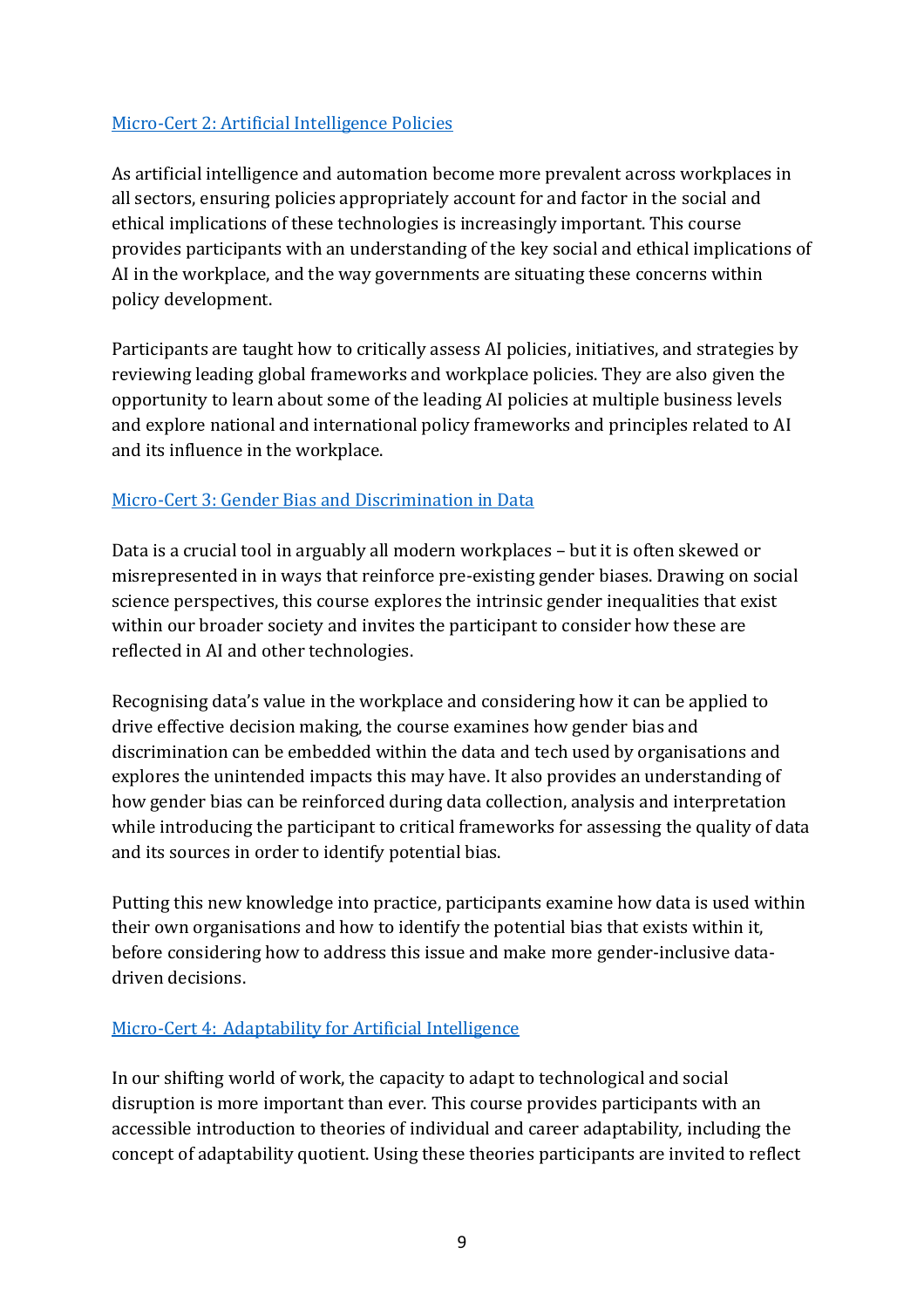upon their own capacity to adapt and consider how these approaches apply to their own career cycles.

The course also examines the impacts of digital disruption and advances in technology such as automation and AI and provides participants with the opportunity to consider the impacts of societal and workplace disruptions, with a particular focus on analysing them through a gendered lens. Furthermore, it offers space within which to explore the benefits of an agile learning mindset and learn how to adopt and maintain this kind of thinking within the context of disruption and transformation.

At the conclusion of the course participants are invited to apply adaptability theories to their own industry and career trajectory and consider how adaptability can be applied to key disruptions and challenges in the future workplace, with a particular focus on strengthening their individual capacity to adapt throughout their career.

#### **3. Gender Bias in Artificial Intelligence and Automated Recruitment**

As technologies continue to advance, the adoption of machine learning (ML) in the recruitment sector has soared. Notably, this trend is spurred by its efficiency in quickly assessing massive volumes of data to provide preliminary rankings of job applicants. While many assume that the replacement of human recruiters with algorithms would eradicate human bias, research has found that algorithms are also susceptible to bias (Whittaker *et al.* 2018; Barocas & Selbst 2016). Hiring algorithms may train on flawed data that includes incomplete information, data errors, or representative imbalance (i.e. by race, gender, age, disability, etc.). Furthermore, many algorithms essentially mirror society, meaning that historic patterns of discrimination and exclusion can also be unintentionally incorporated into hiring algorithms. This poses significant risks for Victorian women trying to re-enter the workface after the employment implications of COVID-19.

The consequences of reliance on flawed algorithms are illustrated through the case study of Amazon. In 2014, Amazon generated hiring algorithms to predict the suitability of applicants for positions using 10 years of data on their own workforce (Costa *et al.* 2020). In 2018, it was found that Amazon's hiring algorithms discriminated against women applicants (Bogen 2019; Dastin 2018; O'Neil 2016). However, this discrimination was *not* intentional; rather, it was a consequence of the algorithm being trained on biased data that captured existing inequality in Amazon's corporate structure specifically, and the tech industry at large. Amazon's employees were mostly white men, meaning their hiring algorithms utilized this pattern – as encapsulated in features of these successful candidates' resumes – as a determining factor of success, and therefore, discriminating against women candidates. As companies increasingly automate their hiring decisions, the scope of bias will be increasingly consequential and thus must be properly understood and mitigated.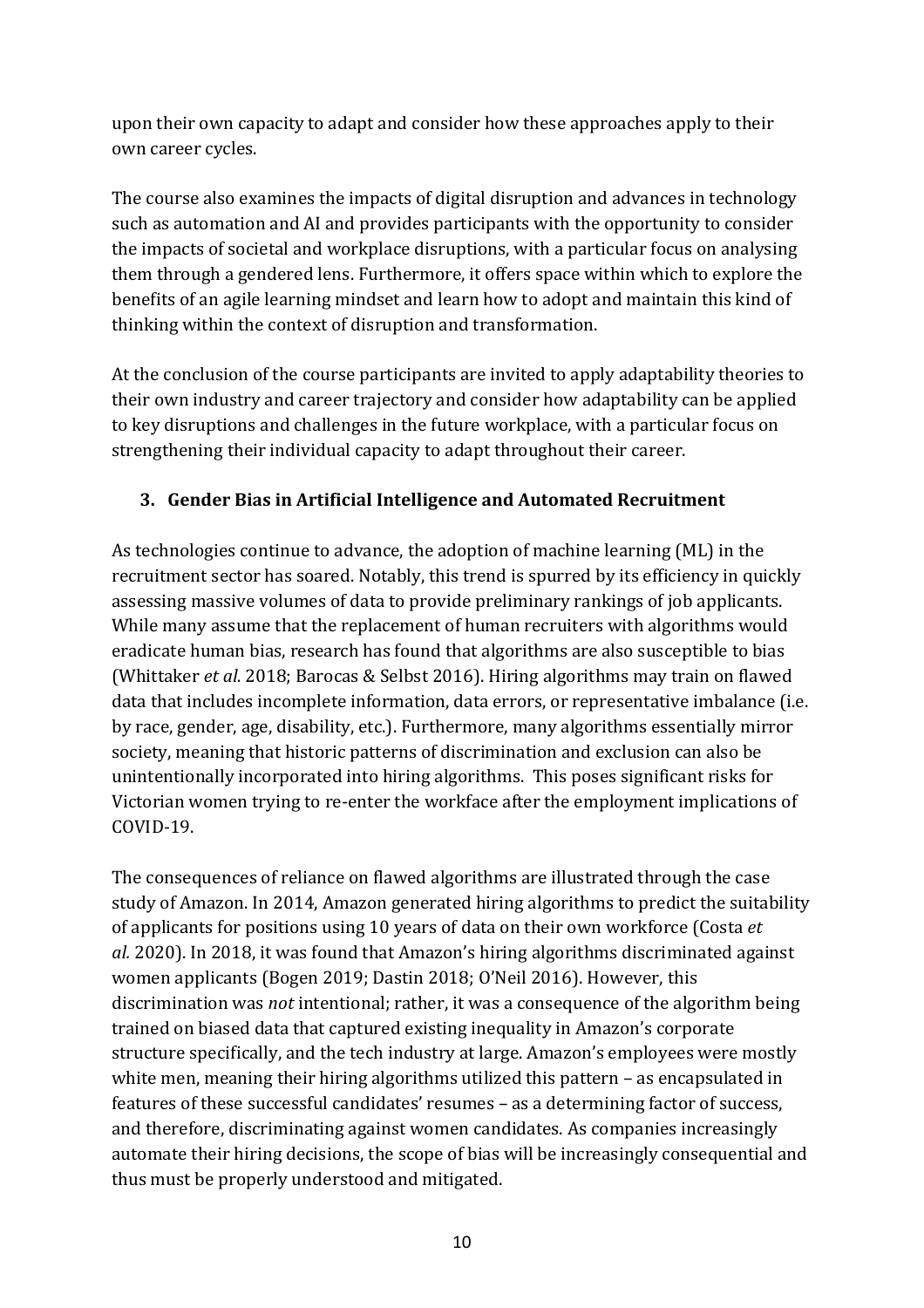In 2020 our research team conducted a pilot study which investigated gender bias in hiring algorithms. This project (Cheong *et al.* 2020) compared the rankings of CVs from human recruiters against algorithms. We observed outputs of three different jobs, ranging from men-dominated, women-dominated and gender-balanced jobs. We used interpretable industry-standard classifiers to train algorithms on a small dataset drawn from real CVs. As shown in Figure 1, our findings show that algorithms favour men over women in the recruitment outputs, especially in men-dominated and gender-balanced jobs. Our human panel exhibited the same biases with preference for men in traditionally men-dominated roles like finance. These results showed women experience the double-whammy of gender bias through the algorithm and stated human preference.

In addition to this study, we also conducted a standard social-science counterfactual study, assessing the outcomes of human-machine partnership in hiring decisionmaking. We found that men are more preferable than women in the human and machine hiring process — indicated by the number of emails and call-backs we received for men and the tendency for our men's CVs to be identified as a "good fit" for the position by the hiring algorithm (Njoto 2020). These findings demonstrate the significant new challenges that Victorian (nay all) women are up against with respect to obtaining meaningful and well renumerated employment opportunities in the modern labour market.



Figure 1(a). An average woman with average experience and education ranked 2.5 places lower than average men in Data Analyst job (men-dominated)

Figure 1(b). An average woman with average experience and education ranked 4 places lower than average men with Finance Officer job (gender-balanced)

#### **Our Current Work**

The Future of Work Lab is currently engaged in a multi-year project (with Melbourne Centre for Data Science and the Centre for Artificial Intelligence and Digital Ethics) that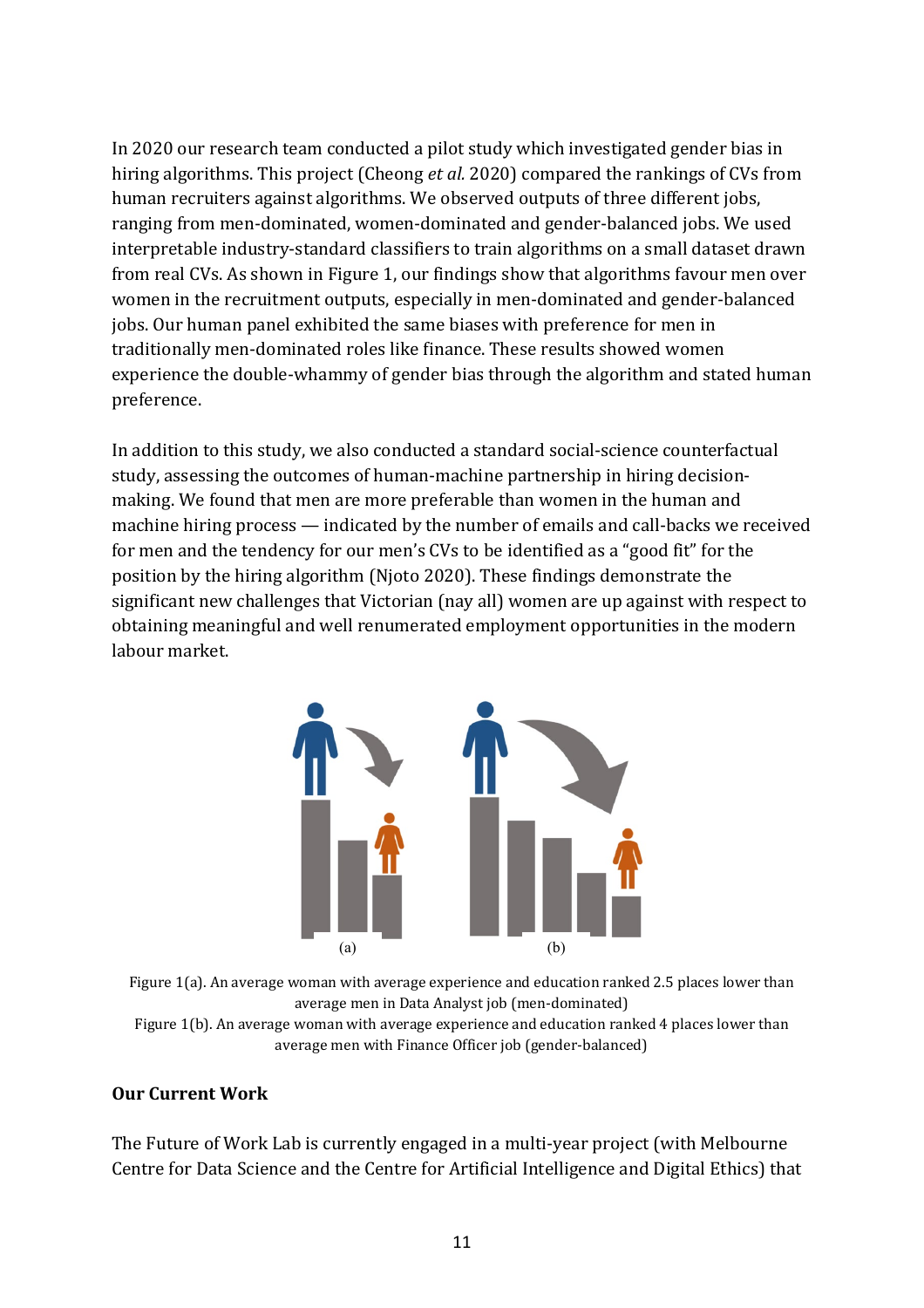will explicitly quantifying recruitment biases against minority groups across different ethnicities, genders and employment histories in the global job market post-pandemic. Drawing upon an interdisciplinary team applying cross-disciplinary methodologies, the project will analyse how gender bias is incorporated into hiring algorithms. This research is significant for three reasons.

First, it will capture both observable and subtle signals associated with ethnicity and gender which can be captured by hiring algorithms. Observable signals include names, job churns and employment history in the informal economy, while subtle signals capture gender- or ethnicity–specific language in CVs. This approach allows us to understand the extent to which different signals embedded in CVs impact higher rankings amongst job applications.

Second, it will identify whether observable and subtle ethnic and gender signals impact algorithmic bias in gender- and White-dominated industries. We know algorithms train on available data meaning women applying to men-dominated jobs (and minorities applying to White-dominated industries) may experience greater discrimination given inherent gender (racial) bias in occupational sorting.

Finally, it will measure how humans view gender and ethnically diverse CVs and the employability of candidates with these traits. Ultimately, humans make final hiring decisions based on algorithmic data meaning understanding how humans reinforce gender- and racial-hierarchies in employment decisions is critical.

This research investigates how and to what extent automated hiring systems discriminate against feminine language and women. Vital to this is identifying what constitutes a 'woman' and 'femininity' in data, looking at both obvious and subtle indicators (or as Goffman 1979 refers to as 'gender signals'). In this research, obvious gender signals include names and the use of keywords in self-descriptions. On the other hand, subtle gender signals refer to the components in CVs that do not directly point towards a certain gender but are often associated with one thereof. These signals include employment history, such as job churns, involvement in the gig economy, previous job roles, and so forth. This research then seeks to theorise to what extent a decision made on the basis of, or related to, gender *should* be considered gender discrimination.

In terms of its usefulness to this Inquiry and to the Victorian Government more broadly, this research will result in three clear and highly beneficial outcomes. First, it will produce a series of academically focused peer-reviewed publications, short reports and public-focused media articles to disseminate our findings. By quantifying sources of human and machine bias in hiring algorithms, it will provide evidence-based insights into the development of new algorithms that are fair and equitable and the role of recruiters in perpetuating unconscious bias and discrimination. Policymakers and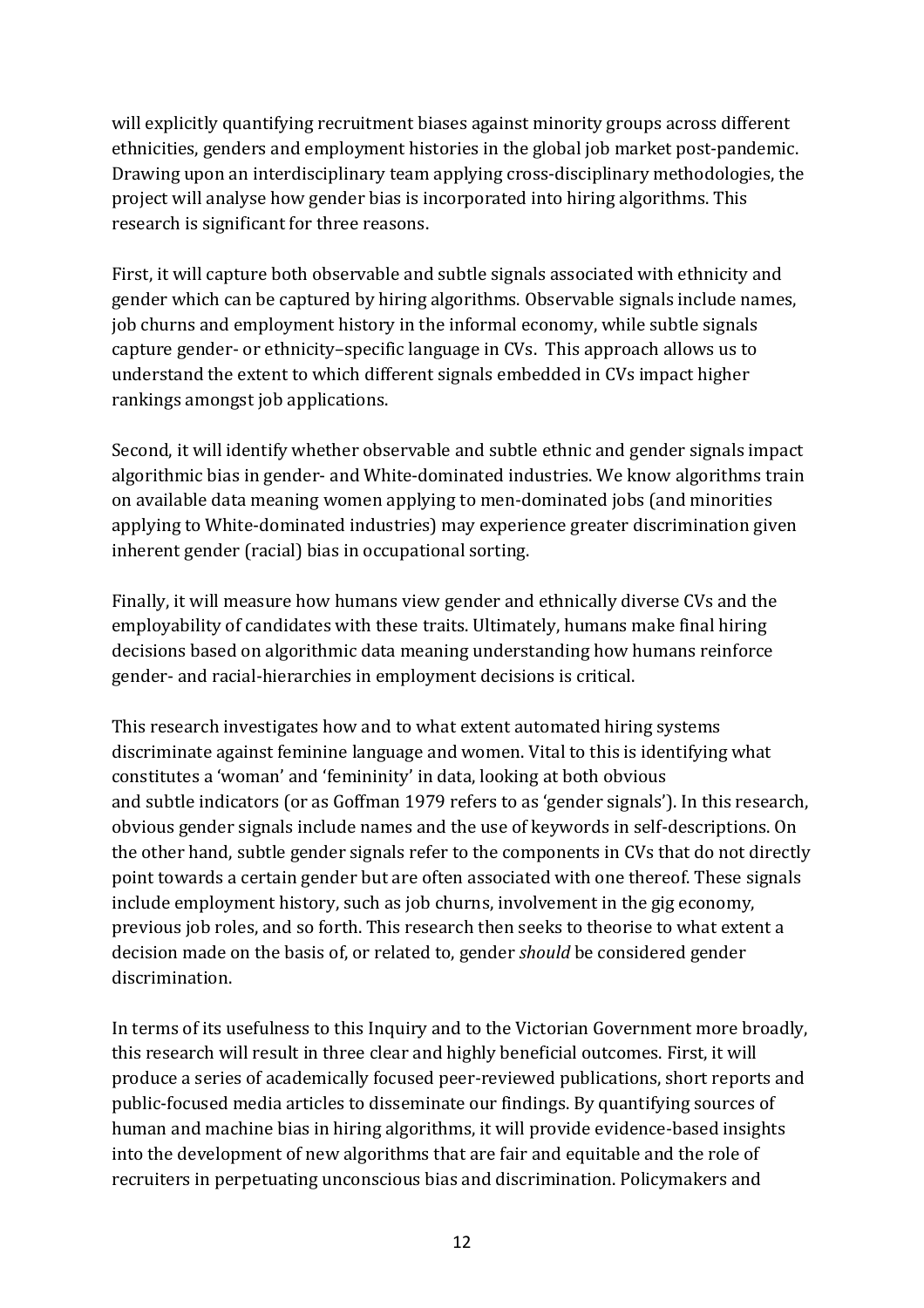governments may then be able to use these insights to inform future considerations to bias-mitigating interventions, such as systematic policy oversight and compulsory auditing to ensure algorithms have fairer models and Natural Language Pattern powered suggestions to improve keyword assessments for equitable recruitment. Second, it aims to create additional industry-focused training modules, such as microcertifications that are designed to educate business professionals on the biases in their hiring algorithms. Third, it will broaden our empirical contributions to industry by establishing partnerships with corporations and policymakers in designing policy responses that are grounded in theories and empirical analyses.

#### **4. Men's Utilisation of Flexible/Remote Work for Caregiving**

Women have historically undertaken larger shares of domestic tasks and unpaid caregiving that has held them back from meaningful and valued participation in the paid labour force (Criado-Perez, 2019; Dieckhoff et al., 2016; Grimshaw and Rubrey, 2015 and Kleven et al., 2017). This gendered reality was reinforced throughout the recent global pandemic, with countless women being pushed out of the workforce due to increased household and caregiving responsibilities as a result of lockdowns and homeschooling (Collins, et al, 2020; Partington, 2020).

In the past, when men (and women) have attempted to use flexible work arrangements to manage their work and family responsibilities they have been met with a range of barriers and negative consequences, including workplace discrimination, career stagnation, loss of income, reduced employment and social stigmatization (Maume, 2015; Thebaud and Pedulla, 2016). This has resulted in historically low uptake of flexible work arrangements by men in particular.

However, in part due to government mandated working-from-home experiences during the global pandemic, some men are now signalling a shift in values with respect to the importance of family, and many have now indicated that they would be willing to work more flexibility and would like to play a more active role in their children's lives (Australia Institute for Family Studies, 2020; Woodward, 2020; Milkie and Ruppanner, forthcoming 2021). Unlike the men of previous generations, these "new dads" are increasingly open to new ways of doing gender (West and Zimmerman, 1987) that facilitate a more egalitarian dual earner/carer approach to home and family life that includes the adoption of new forms of work flexibility.

In line with this change, numerous workplaces have similarly signalled a post-COVID shift in their willingness to engage with both new and old types of flexible and remote work (Kane et al, 2020; Wellinger, 2021; McKinsey Global Institute, 2021) that may ultimately provide the key to allowing both men and women to better manage the conflict between their work and home lives. But this rapid transition to remote work is not without its challenges, and potentially unforeseen gender implications.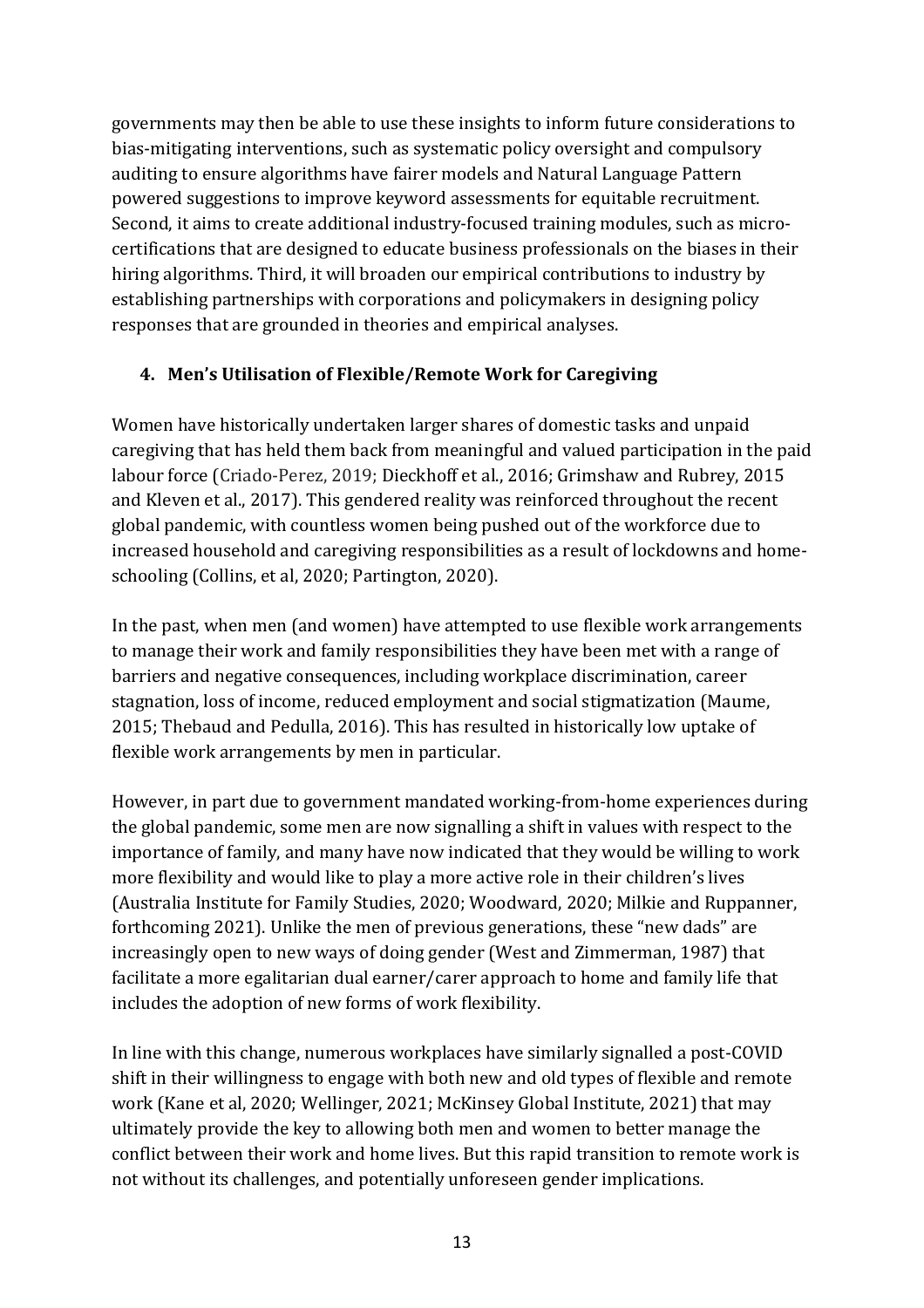The increased adoption of carefully managed remote and flexible work opportunities has the potential to reduce discrimination previously experienced by women (and the few men) who worked flexibility and/or remotely in the past. It is also possible that equalising access to and use of remote and flexible work over other kinds of employment will afford men more time and opportunities to be actively engaged in household chores and caregiving, a critical barrier to women's employment and gender equality more broadly.

It is possible that the COVID-19 pandemic and its recovery will facilitate men's access to flexible work as key to change historically entrenched gender roles. This is an area of critical research and, fortunately, we are investing heavily in developing deep insights.

#### **Our Current Work**

The Future of Work Lab is currently conducting a multi-year research project into impacts of post-COVID remote work practices on gender equality both within the home and in the workplace. In particular, the research seeks to examine the level of engagement of men working remoting in active caregiving and household tasks while simultaneously investigating the ability of women working remotely to engage in new or increased levels of paid work and/or access better jobs and pay. At its core, the research seeks to determine the specific impacts of different kinds of remote work on the gendered division of paid and unpaid labour and caregiving in order to contribute to the development of better government and workplace policies and practices that help ease the current burdens on women in particular.

Outcomes from this research project will provide a significant and original contribution to what is historically known about the intersection of remote/flexible work, caregiving and gender equality but with a sharp focus on the future of work in a post-COVID environment. In particular, it seeks to identify ways in which this mode of work can potentially contribute to the greater equalisation of caregiving and paid work opportunities for both men and women, with a focus on caregiving for men and better work outcomes for women.

### **Conclusion**

In response to the Terms of Reference for this Inquiry, this submission has provided oversights into four key issues and challenges facing Victorian women in their post-COVID quest for economic equity and highlights the high-quality research conducted through the Future of Work Lab on these topics. In particular, we have focused on providing insights and recommendations for the following four crucial areas of consideration: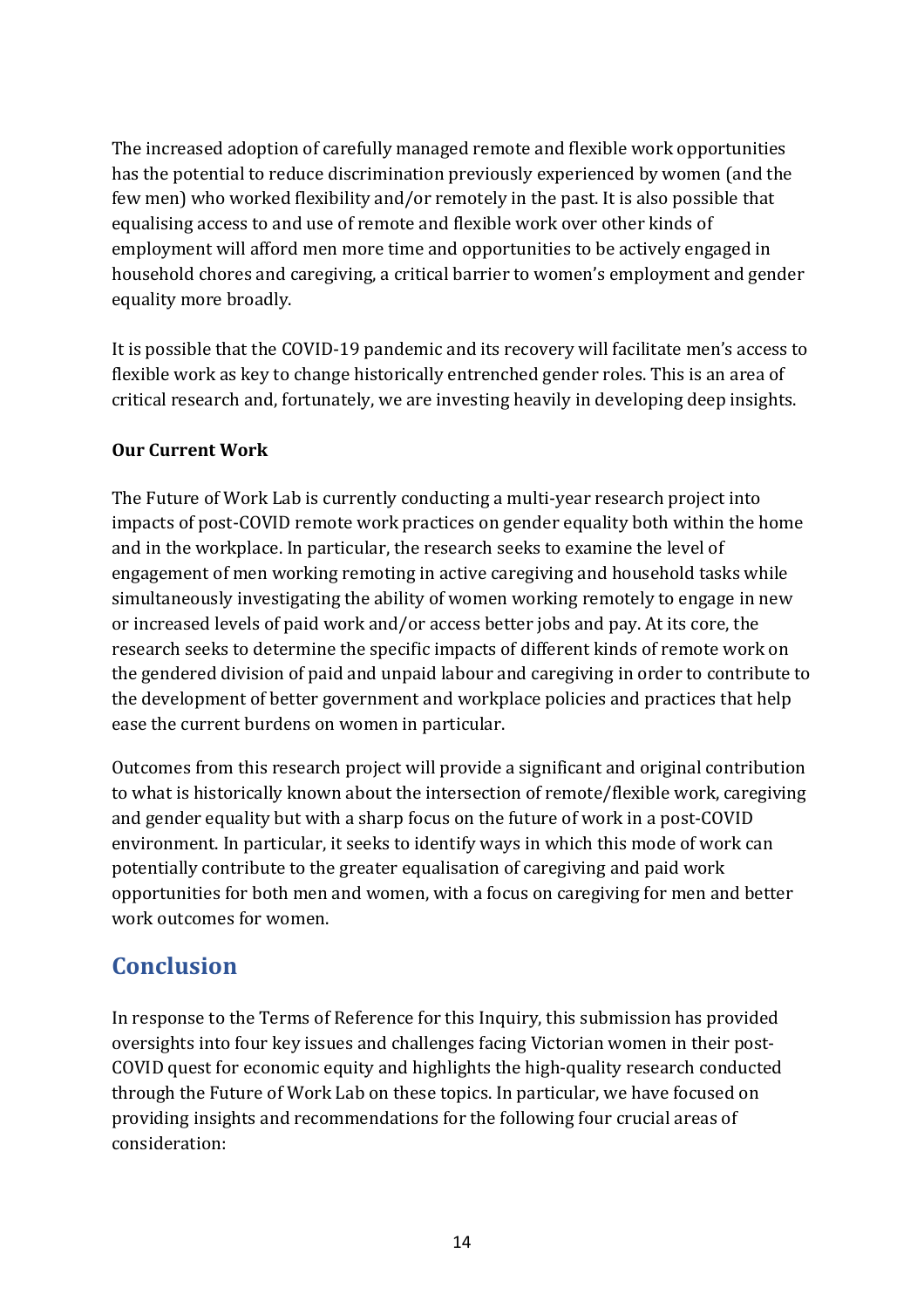- 1. Women and the Digital Divide
- 2. Women and the Future of Work
- 3. Gender Bias in Artificial Intelligence and Automated Recruitment
- 4. Men's Utilisation of Flexible/Remote Work for Caregiving

Our goal is to provide robust evidence-based policy recommendations to ensure the future of work is fair and equitable for women.

### **Practical Policy Solutions and Recommendations**

We provide four key recommendations to support the future of work for women that provide a foundation for more robust and impactful policy frameworks and interventions in collaboration with the Victorian Government.

- *1. Ensure that issues of gender and intersectionality are always considered when developing strategies to address Victoria's digital divide and that policies and projects go beyond mere provision of technological access towards upskilling and educational activities that account for the unique experiences of women across different marginalized groups.*
- *2. Develop government or industry funded open-access programs to provide marginalised women (including older women, Aboriginal and Torres Strait Islander women, women from CALD and migrant communities and LGBTIQI+ individuals) with access to our micro-certifications in order to prepare and upskill them with knowledge and skills deemed essential for the future of work.*
- 3. *Ensure that issues of gender bias and discrimination in AI are well understood and considered when government and industry are engaged in the recruitment and/or promotion of new and existing talent. Consider ways in which government may seek to further regulate this sector or work in partnership with the Future of Work Lab and Industry representatives on solutions that can help mitigate these negative consequences.*
- *4. Ensure that government and industry alike are supportive of and promoting the equal caregiving responsibilities of both men and women and facilitating the mutual use of flexible and remote work practices by people of all genders. As the research progresses, consider developing (in conjunction with the Future of Work Lab) empirically grounded best practice guidelines and organisational case studies that demonstrate the benefits of shared caregiving for women's attainment of economic equity.*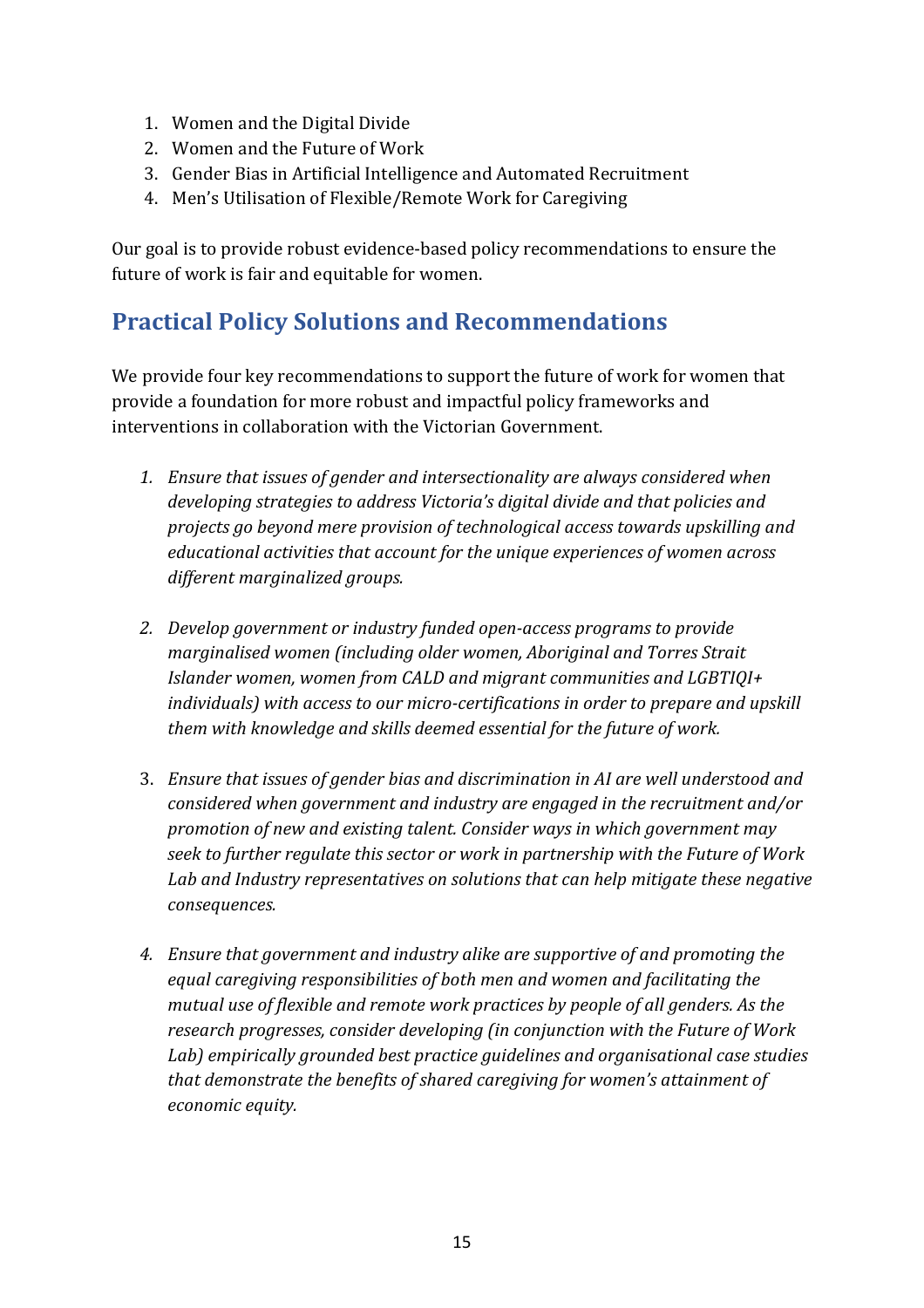### **Contact Details**

To find out more about any of the research projects and policy solutions discussed in this submission, or just to have a chat about anything that we have raised, please feel free to contact us via the details below:

Associate Professor Dr. Leah Ruppanner Director, Future of Work Lab University of Melbourne Phone: 0448 999 289 Email: [leah.ruppanner@unimelb.edu.au](mailto:leah.ruppanner@unimelb.edu.au)

### **Reference List**

Acemoglu, D., & Restrepo, P. (2018). The Race between Man and Machine: Implications of Technology for Growth, Factor Shares, and Employment. American Economic Review, 6(108), 488–1542.

Alam, K., Imran, S., 2015. The digital divide and social inclusion among refugee migrants: a case in regional Australia. Inf. Technol. People, 28 (2), 1-14.

Allen, R, Teodoro, N.B & Manley, C, 2017, Future skills and training: a practical resource to help identify future skills and training, Australian Industry and Skills Committee, <http://hdl.voced.edu.au/10707/441043>

AlphaBeta 2019, Future Skills: To adapt to the future of work, Australians will undertake a third more education and training and change what, when and how we learn, Sydney Australia.

Autor, D., & Reynolds, E. (2020). The Nature of Work after the COVID Crisis: Too Few Low-Wage Jobs. 13.

Anselin, L., Sridharan, S., Gholston, S., 2007. Using Exploratory Spatial Data Analysis to Leverage Social Indicator Databases: The Discovery of Interesting Patterns. Soc. Indic. Res. 82, 287–309.

Australian Institute of Family Studies. (2020). Families in Australia Survey: Life during COVID 19. Retrieved on 1.6.21 from [https://aifs.gov.au/projects/families-australia](https://aifs.gov.au/projects/families-australia-survey-life-during-covid-19)[survey-life-during-covid-19](https://aifs.gov.au/projects/families-australia-survey-life-during-covid-19)

Barocas, S. and Selbst, A. (2016). Big Data's Disparate Impact. *California Law Review, 104*(671). DOI: 10.15779/Z38BG31.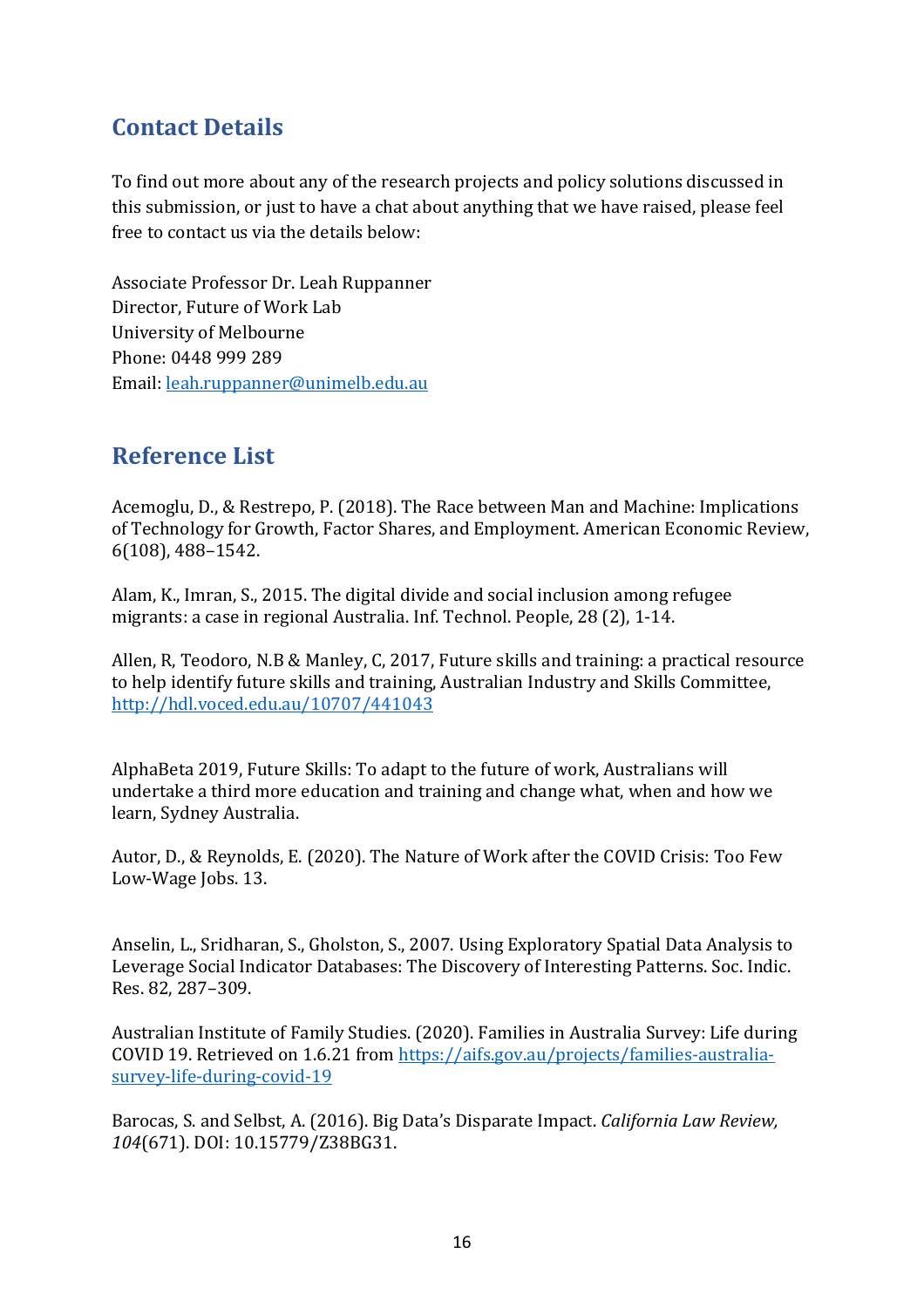Barzilai-Nahon, K., 2006. Gaps and Bits: Conceptualizing Measurements for Digital Divide/s. Inf. Soc. 22, 269–278.<https://doi.org/10.1080/01972240600903953>

Bergmark, R. W., ... Ortega, G., 2021. The expanding digital divide: digital health access inequities during the COVID-19 pandemic in New York City. Journal of Urban Health, 98 (2), 183-186.

Black, E., Ferdig, R., Thompson, L. A., 2021. K-12 virtual schooling, COVID-19, and student success. JAMA Pediatrics, 175 (2), 119-120.

Bloemraad, I., Slootjes, J., 2020. COVID-19 is blind to legal status, but can disproportionately hurt immigrants [WWW Document]. Berkeley Soc. Sci. URL https://matrix.berkeley.edu/research/covid-19-blind-legal-status-candisproportionately-hurt-immigrants (accessed 3.25.21).

Bogen, M. (2019). All the ways Hiring Algorithms Can Introduce Bias. *Harvard Business Review*. 6 May. Retrieved from [https://hbr.org/2019/05/all-the-ways-hiring](https://hbr.org/2019/05/all-the-ways-hiring-algorithms-can-introduce-bias)[algorithms-can-introduce-bias.](https://hbr.org/2019/05/all-the-ways-hiring-algorithms-can-introduce-bias)

Büchi, M., Just, N., Latzer, M., 2016. Modeling the second-level digital divide: A fivecountry study of social differences in Internet use. *New Media & Society*, *18*(11), 2703- 2722.

Bughin, J, Hazan, E, Lund, S, Dahlstrom, P, Wiesinger, A & Subramaniam, A 2018, Skill Shift: Automation and the Future of Work, McKinsey Global Institute.

Bureau of Labor Statistics 2021. *The Employment Situation — March 2021*. Available at: [https://www.bls.gov/news.release/pdf/empsit.pdf.](https://www.bls.gov/news.release/pdf/empsit.pdf)

Cheong, M., Leederman, R., McLoughney, A., Njoto, S., Ruppanner, L., and Wirth, T. (2020). *Ethical Implications of AI Bias as a Result of Workforce Gender Imbalance*. Research Retrieved from: [https://www.unibank.com.au/-/media/unibank/about](https://www.unibank.com.au/-/media/unibank/about-us/member-news/report-ai-bias-as-a-result-of-workforce-gender-imbalance.ashx)[us/member-news/report-ai-bias-as-a-result-of-workforce-gender-imbalance.ashx.](https://www.unibank.com.au/-/media/unibank/about-us/member-news/report-ai-bias-as-a-result-of-workforce-gender-imbalance.ashx)

Chetty, K., Qigui, L., Gcora, N., Josie, J., Wenwei, L., Fang, C., 2018. Bridging the digital divide: measuring digital literacy. Economics, 12 (1). [https://doi.org/10.5018/economics-ejournal.ja.2018-23.](https://doi.org/10.5018/economics-ejournal.ja.2018-23)

Chin, S, Krivkovich, A, and Nadeau, MC 2018, *Closing the gap: Leadership perspectives on promoting women in financial services*, McKinsey and Company.

Collins, C., Landivar, L. C., Ruppanner, L. and Scarborough, W. J. (2020). COVID-19 and the gender gap in work hours. Gender, Work & Organisation, Vol28 S1, p101-112.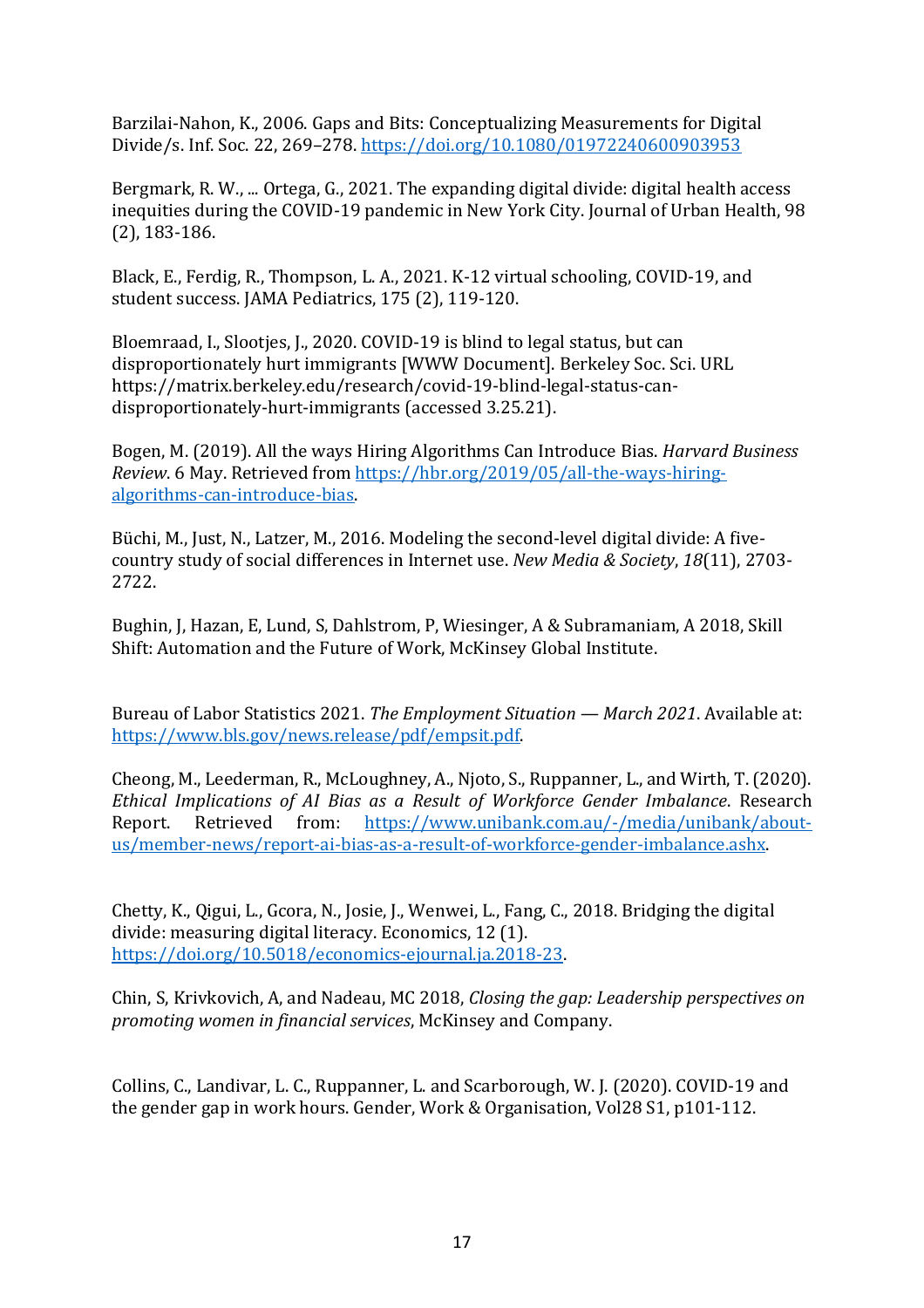Collins, C., Ruppanner, L., Christin Landivar, L., Scarborough, W. J., 2021. The Gendered Consequences of a Weak Infrastructure of Care: School Reopening Plans and Parents' Employment During the COVID-19 Pandemic. Gender & Society, 35 (2), 180-193.

Costa, A., Cheung, C. and Langenkamp, M. (2020). *Hiring Fairly in the Age of Algorithms* (Research Paper). Retrieved from: [https://arxiv.org/abs/2004.07132.](https://arxiv.org/abs/2004.07132)

Criado-Perez, C. (2019). *Invisible Women: Data Bias in a World Designed for Men.* New York: Abrams Press.

Dastin, J. (2018). Amazon scraps secret AI recruiting tools that showed bias against women. *Reuters*. Available at: [https://www.reuters.com/article/us-amazon-com-jobs](https://www.reuters.com/article/us-amazon-com-jobs-automation-insight-idUSKCN1MK08G)[automation-insight-idUSKCN1MK08G](https://www.reuters.com/article/us-amazon-com-jobs-automation-insight-idUSKCN1MK08G)

Dieckhoff, M., Gash, V., Mertens, A., and Romeu Gordo, L. (2016). *A stalled revolution? What can we learn from women's drop-out to part-time jobs: A comparative analysis of Germany and the UK.* Research in Social Stratification and Mobility, 46: 129-140.

Deloitte Access Economics (Firm) 2019, ACS Australia's digital pulse 2019: booming today, but how can we sustain digital workforce growth?, Sydney, Australia.

Department of Industry, Science, Energy and Resources. (2019). *Advancing Women in STEM.*  [https://www.industry.gov.au/data-and-publications/advancing-women-in-stem](https://www.industry.gov.au/data-and-publications/advancing-women-in-stem-strategy/2020-action-plan)[strategy/2020-action-plan](https://www.industry.gov.au/data-and-publications/advancing-women-in-stem-strategy/2020-action-plan)

Elena-Bucea, A., Cruz-Jesus, F., Oliveira, T., Coelho, P. S., 2020. Assessing the role of age, education, gender and income on the digital divide: evidence for the European Union. Information Systems Frontiers, 1-15.

Eruchalu, C. N., Pichardo, M. S., Bharadwaj, M., Rodriguez, C. B., Rodriguez, J. A.,

Goedhart, N. S., Broerse, J. E., Kattouw, R., Dedding, C., 2019. 'Just having a computer doesn't make sense': The digital divide from the perspective of mothers with a low socio-economic position. New Media & Society, 21 (11-12), 2347-2365.

Goedhart, N. S., Broerse, J. E., Kattouw, R., Dedding, C., 2019. 'Just having a computer doesn't make sense': The digital divide from the perspective of mothers with a low socio-economic position. New Media & Society, 21 (11-12), 2347-2365.

Goodall K., Ward P., Newman L.. Use of information and communication technology to provide health information: what do older migrants know, and what do they need to know?, Quality in Primary Care, 2010, vol. 18 (pg. 27-32)

Grey, A., 2020. Australia's multilingual communities are missing out on vital coronavirus information. ABC News. [https://www.abc.net.au/news/2020-06-](https://www.abc.net.au/news/2020-06-29/coronavirus-multilingual-australia-missing-out-covid-19-info/12403510) [29/coronavirus-multilingual-australia-missing-out-covid-19-info/12403510](https://www.abc.net.au/news/2020-06-29/coronavirus-multilingual-australia-missing-out-covid-19-info/12403510)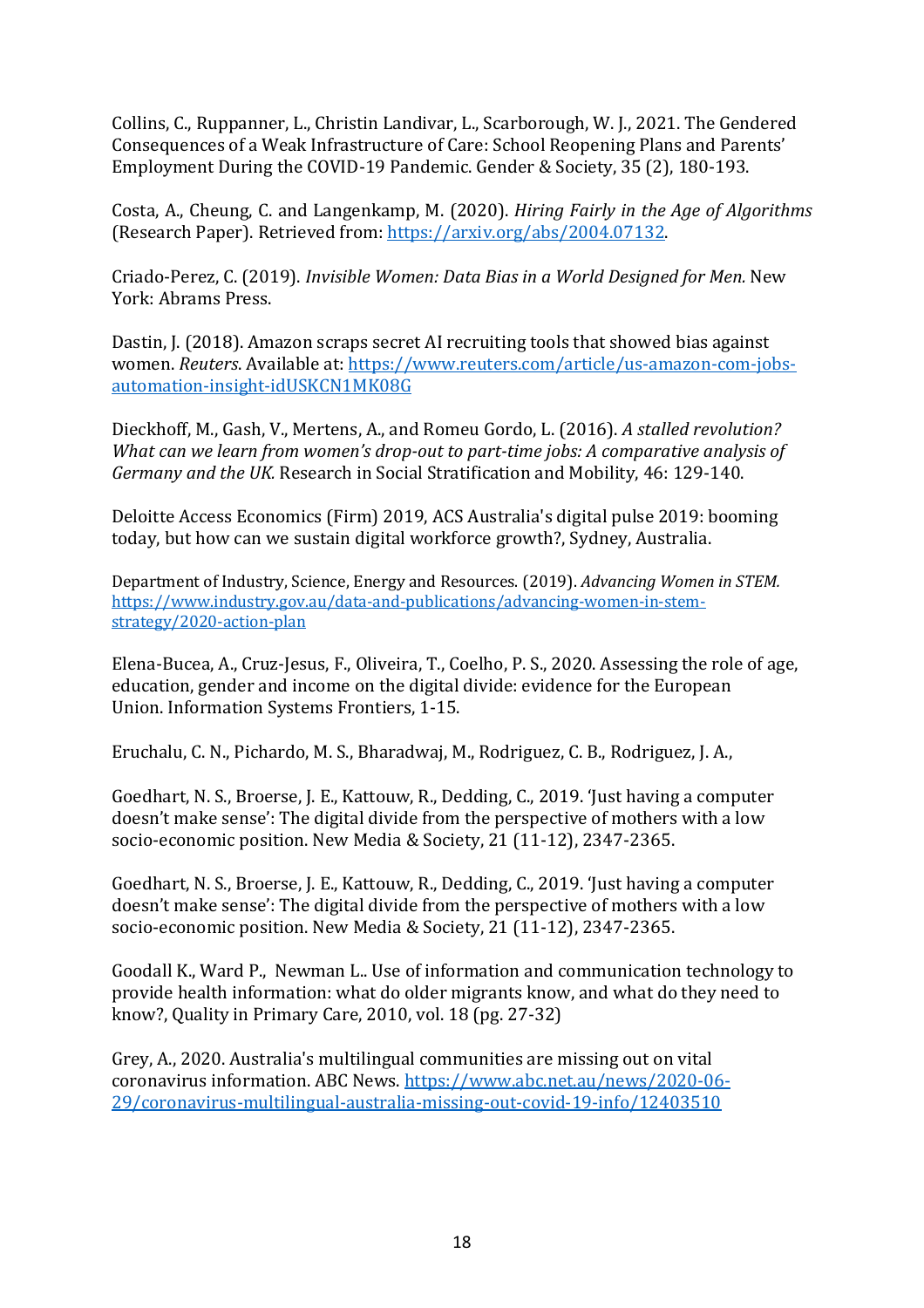Grimshaw, D. and Rubrey, J. (2015). *The Motherhood Pay Gap: A Review of the issues, theory and international evidence.* International Labour Office (ILO), Geneva, Working Paper No 1.

Houghton, J., 2020. Communicating about COVID-19: Health literacy and language services during the pandemic. Ethnic Communities Council of Victoria. [https://eccv.org.au/wp-content/uploads/2020/10/ECCV-Policy-](https://eccv.org.au/wp-content/uploads/2020/10/ECCV-Policy-Paper_Communicating-About-COVID19_October2020.pdf)Paper Communicating-About-COVID19 October2020.pdf.

Kane, G. C., Nanda, R., Phillips, A., & Copulsky, J. (2021). Redesigning the post-pandemic workplace. *MIT Sloan Management Review, 62*(3), 12-14. Retrieved on 1.6.21 from [https://www.proquest.com/scholarly-journals/redesigning-post-pandemic](https://www.proquest.com/scholarly-journals/redesigning-post-pandemic-workplace/docview/2502929509/se-2?accountid=12372)[workplace/docview/2502929509/se-2?accountid=12372](https://www.proquest.com/scholarly-journals/redesigning-post-pandemic-workplace/docview/2502929509/se-2?accountid=12372)

Kleven, H., Landais, C. and Sogarrd, J. (2017). *Children and Gender Inequality: Evidence from Denmark,* Centre for Economic Behaviours and Inequality, University of Copenhagen. Retrieved on 1.6.21 from [http://www.econ.ku.dk/cebi/research/children](http://www.econ.ku.dk/cebi/research/children-and-gender-inequality.-evidence-from-denmark/)[and-gender-inequality.-evidence-from-denmark/](http://www.econ.ku.dk/cebi/research/children-and-gender-inequality.-evidence-from-denmark/)

Kralj, A. J., Cooper, M., Wright, S. E., 2020. Communicating with migrant and refugee communities during COVID-19: Learnings for the future. Settlement Council of Australia[. http://scoa.org.au/wp-content/uploads/2020/11/Report-Communications](http://scoa.org.au/wp-content/uploads/2020/11/Report-Communications-during-COVID-19-FINAL.pdf)[during-COVID-19-FINAL.pdf.](http://scoa.org.au/wp-content/uploads/2020/11/Report-Communications-during-COVID-19-FINAL.pdf)

Lloyd, A., Kennan, M. A., Thompson, K. M., Qayyum, A., 2013. Connecting with new information landscapes: information literacy practices of refugees. Journal of Documentation, 69 (1), 121-144.

Madgavkar, A Manvika, J Krishnan, M Ellingrud, K Yee, L Woetzel, J Chui, M Hunt V, Balakrishnan, S 2019, The Future of Women at Work: Transitions in the Age of Automation, McKinsey Global Institute, New York.

Martínez-Cantos, JL 2017, 'Digital skills gaps: A pending subject for gender digital inclusion in the European Union', European Journal of Communication, vol. 32, no. 5, pp. 419–438.

Maume D.J. (2016). Can Men Make Time for Family? Paid Work, Care Work, Workfamily Reconciliation Policies, and Gender Equality. *Social Currents*. 3 (1) :43-63.

McKinsey Global Institute. (2021). The future of work after COVID-19. Retrieved on 1.6.21 from [https://www.mckinsey.com/featured-insights/future-of-work/the-future](https://www.mckinsey.com/featured-insights/future-of-work/the-future-of-work-after-covid-19)[of-work-after-covid-19](https://www.mckinsey.com/featured-insights/future-of-work/the-future-of-work-after-covid-19)

Milkie, M and Ruppanner, L. (2021). Changing Times COVID Study. Interview transcriptions. University of Melbourne and University of Toronto, publication forthcoming.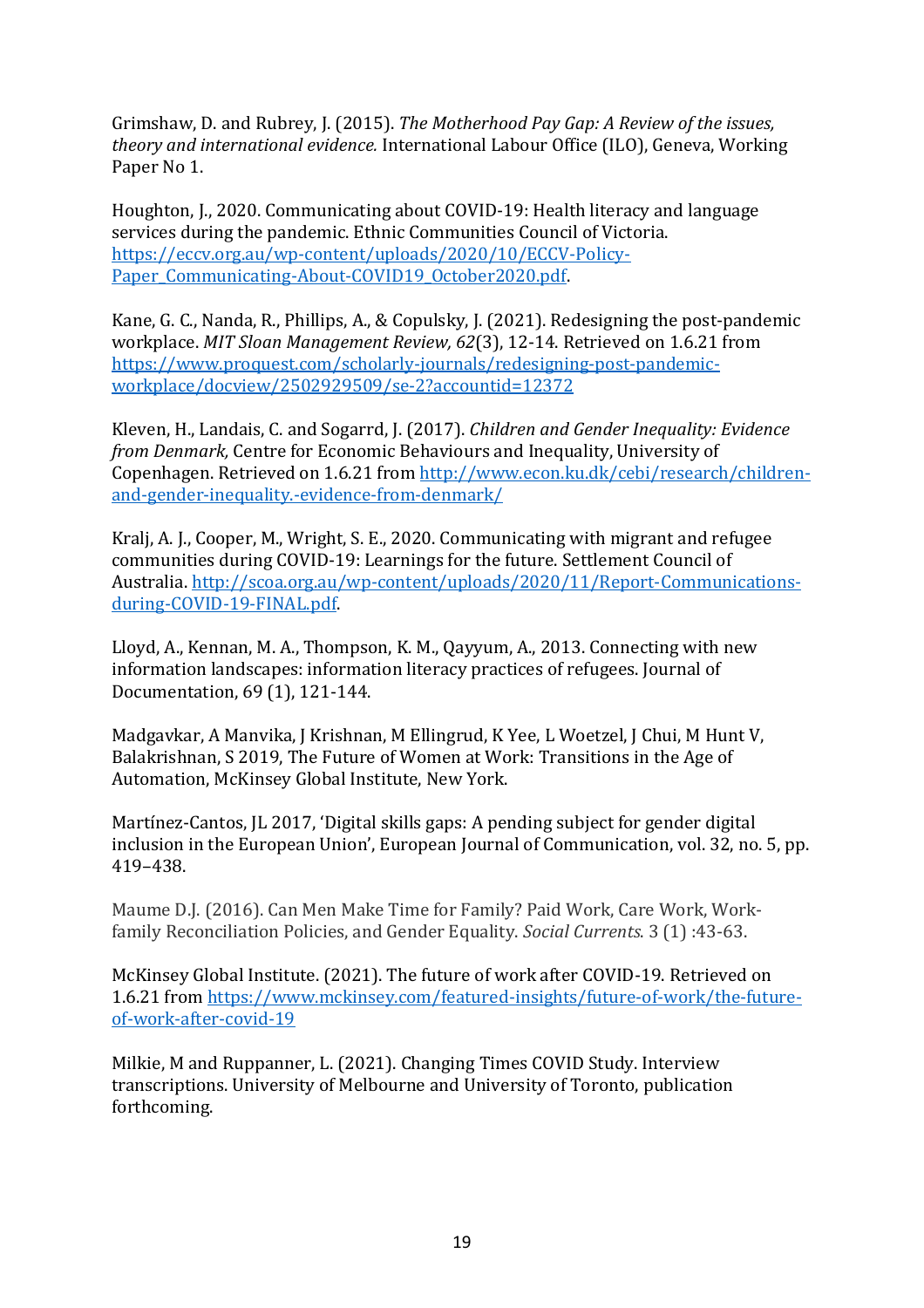Munro, M Whiton, J & Maxim, R 2019a, What jobs are affected by AI?: better-paid, better-educated workers face the most exposure, Brookings Metropolitan Policy Program.

Neves, B. B., Amaro, F., Fonseca, J. R., 2013. Coming of (old) age in the digital age: ICT usage and non-usage among older adults. Sociological Research Online, 18 (2), 22-35.

Nguyen, A., Mosadeghi, S., Almario, C. V., 2017. Persistent digital divide in access to and use of the Internet as a resource for health information: Results from a California population-based study. International Journal of Medical Informatics, 103, 49-54.

O'Mara B., Babacan H., Borland H.. Sending the Right Message: Use and Access of ICT for Communicating Messages of Health and Community Wellbeing to CALD Communities, Final Report for VicHealth, 2010 Melbourne Institute for Community, Ethnicity and Policy Alternatives, Victoria University

O'Neil, C. (2016). *Weapons of Math Destruction: How Big Data Increases Inequality and Threatens Democracy*. United Kingdom: Penguin Random House.

Partington, R. (2020). IMF urges swift action to protect women from Covid-19 economic hit. The Guardian. 22 July 2020. Retrieved on 1.6.21 from [https://www.theguardian.com/business/2020/jul/21/imf-urges-swift-action-to](https://www.theguardian.com/business/2020/jul/21/imf-urges-swift-action-to-protect-women-from-covid-19-economic-hit)[protect-women-from-covid-19-economic-hit](https://www.theguardian.com/business/2020/jul/21/imf-urges-swift-action-to-protect-women-from-covid-19-economic-hit)

Powell, A., Bryne, A., Dailey, D., 2010. The essential Internet: Digital exclusion in lowincome American communities. Policy & Internet, 2 (2), 161-192.

Roberts, C., Parkes, H., Statham, R. and Rankin, L., 2019. The future is ours: Women, automation and equality in the digital age, IPPR Centre for Economic Justice, London.

Safarov, N., 2021. Personal experiences of digital public services access and use: Older migrants' digital choices. Technology in Society, 66, 101627.

Thébaud, S., & Pedulla, D. S. (2016). Masculinity and the Stalled Revolution: How Gender Ideologies and Norms Shape Young Men's Responses to Work–Family Policies. *Gender & Society*, *30*(4), 590–617.

Thomas, J., Barraket, J., Wilson, CK., Holcombe-James, I.., 2020, Measuring Australia's Digital Divide: The Australian Digital Inclusion Index 2020, RMIT and Swinburne University of Technology, Melbourne, for Telstra. <https://doi.org/10.25916/5f6eb9949c832>

Townsend, L., Wallace, C., Fairhurst, G., 2015. 'Stuck out here': The critical role of broadband for remote rural places. *Scottish Geographical Journal*, *131*(3-4), 171-180.

Underwood, J., 2007. Rethinking the digital divide: impacts on studentetutor relationships. Eur. J. Educ. 42 (2), 213-222.